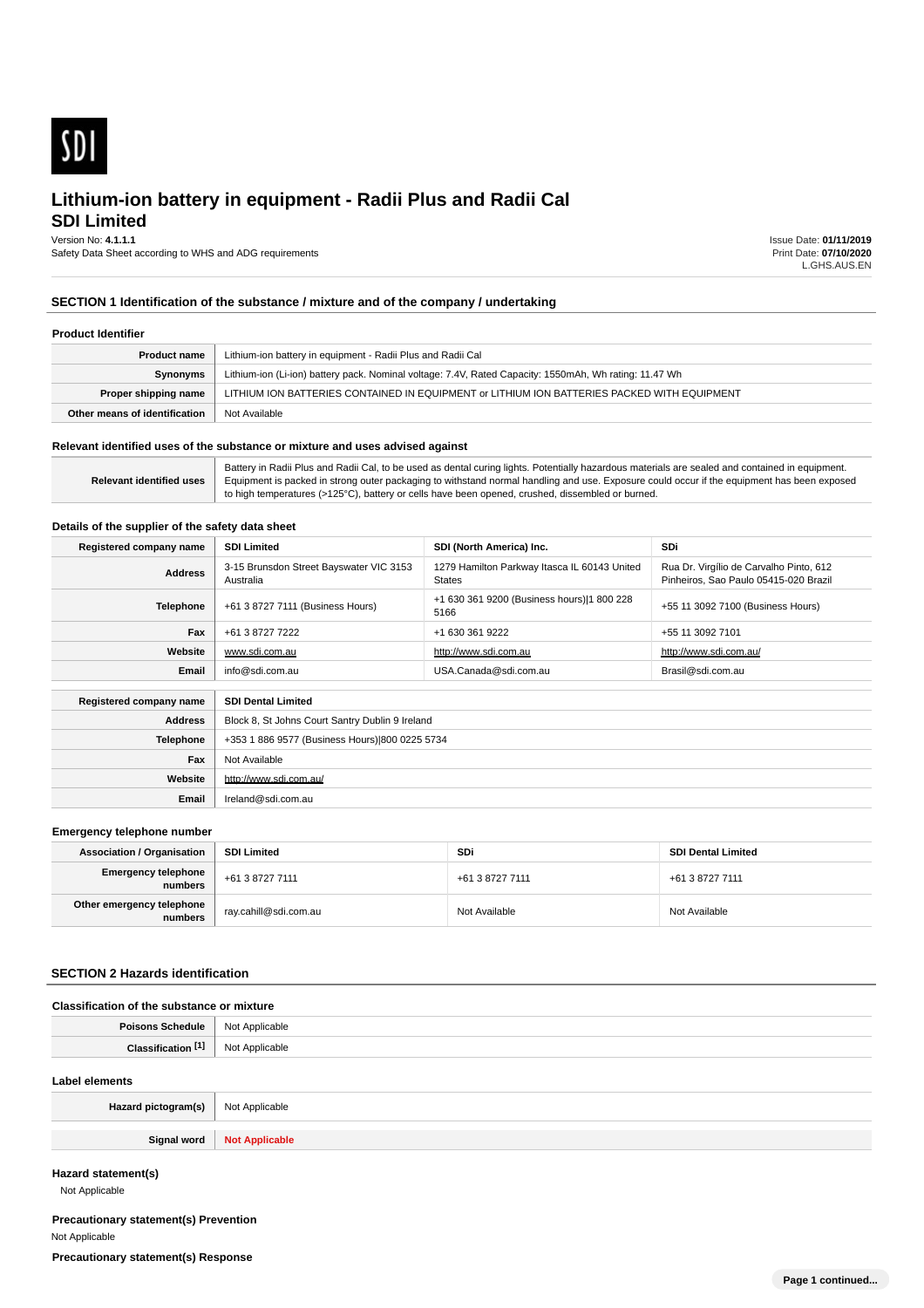### Not Applicable

**Precautionary statement(s) Storage**

Not Applicable

**Precautionary statement(s) Disposal**

Not Applicable

# **SECTION 3 Composition / information on ingredients**

### **Substances**

See section below for composition of Mixtures

# **Mixtures**

| <b>CAS No</b> | %[weight] | Name                                                       |
|---------------|-----------|------------------------------------------------------------|
| Not Available |           | <b>Battery Cell contains</b>                               |
| 12190-79-3    | $38$      | lithium cobaltate                                          |
| 21324-40-3    | $<$ 3     | lithium fluorophosphate                                    |
| 96-49-1       | <6        | ethylene carbonate                                         |
| Not Available | <8        | chain carbonate                                            |
| 7782-42-5     | $20$      | graphite                                                   |
| 7439-92-1     | < 0.1     | lead                                                       |
| 7439-97-6     | < 0.0005  | mercury (elemental)                                        |
| Not Available |           | Note: other 25% includes the below meterials:              |
| Not Available |           | Al (Positive Base Film, Cap, Can, Tab)                     |
| Not Available |           | Cu (Negative film base)                                    |
| Not Available |           | Ni (Tab, Terminal)                                         |
| Not Available |           | Fe (Terminal)                                              |
| Not Available |           | Resin (PP, PE, PET) (Separator, Plastic, Parts, Insulator) |
| Not Available |           | Circuit Module contains                                    |
| 7439-92-1     | < 0.1     | lead                                                       |
| 7439-97-6     | 0         | mercury (elemental)                                        |
| 7440-47-3     | 0         | chromium                                                   |
| 7440-43-9     | 0         | cadmium                                                    |
| Not Available | 0         | plastic case and Si2O                                      |
| Not Available |           | Plastic Parts and Paints contains                          |
| 25971-63-5    | >81       | bisphenol A/ phosgene polymer                              |
| Not Available | < 12      | flame retardant                                            |
| Not Available | <7        | elastomer                                                  |

# **SECTION 4 First aid measures**

### **Description of first aid measures**

| <b>Eye Contact</b>  | If this product comes in contact with the eyes:<br>Immediately hold eyelids apart and flush the eye continuously with running water.<br>Ensure complete irrigation of the eye by keeping eyelids apart and away from eye and moving the eyelids by occasionally lifting the upper<br>and lower lids.<br>▶ Continue flushing until advised to stop by the Poisons Information Centre or a doctor, or for at least 15 minutes.<br>Transport to hospital or doctor without delay.<br>▶ Removal of contact lenses after an eye injury should only be undertaken by skilled personnel.                                                                                                                   |
|---------------------|-----------------------------------------------------------------------------------------------------------------------------------------------------------------------------------------------------------------------------------------------------------------------------------------------------------------------------------------------------------------------------------------------------------------------------------------------------------------------------------------------------------------------------------------------------------------------------------------------------------------------------------------------------------------------------------------------------|
| <b>Skin Contact</b> | If skin or hair contact occurs:<br>Flush skin and hair with running water (and soap if available).<br>Seek medical attention in event of irritation.                                                                                                                                                                                                                                                                                                                                                                                                                                                                                                                                                |
| Inhalation          | If fumes or combustion products are inhaled remove from contaminated area.<br>▶ Seek medical attention.                                                                                                                                                                                                                                                                                                                                                                                                                                                                                                                                                                                             |
| Ingestion           | Not considered a normal route of entry.<br>For advice, contact a Poisons Information Centre or a doctor at once.<br>Urgent hospital treatment is likely to be needed.<br>If swallowed do <b>NOT</b> induce vomiting.<br>▶ If vomiting occurs, lean patient forward or place on left side (head-down position, if possible) to maintain open airway and prevent aspiration.<br>• Observe the patient carefully.<br>▶ Never give liquid to a person showing signs of being sleepy or with reduced awareness; i.e. becoming unconscious.<br>Give water to rinse out mouth, then provide liquid slowly and as much as casualty can comfortably drink.<br>Transport to hospital or doctor without delay. |

**Indication of any immediate medical attention and special treatment needed** Treat symptomatically.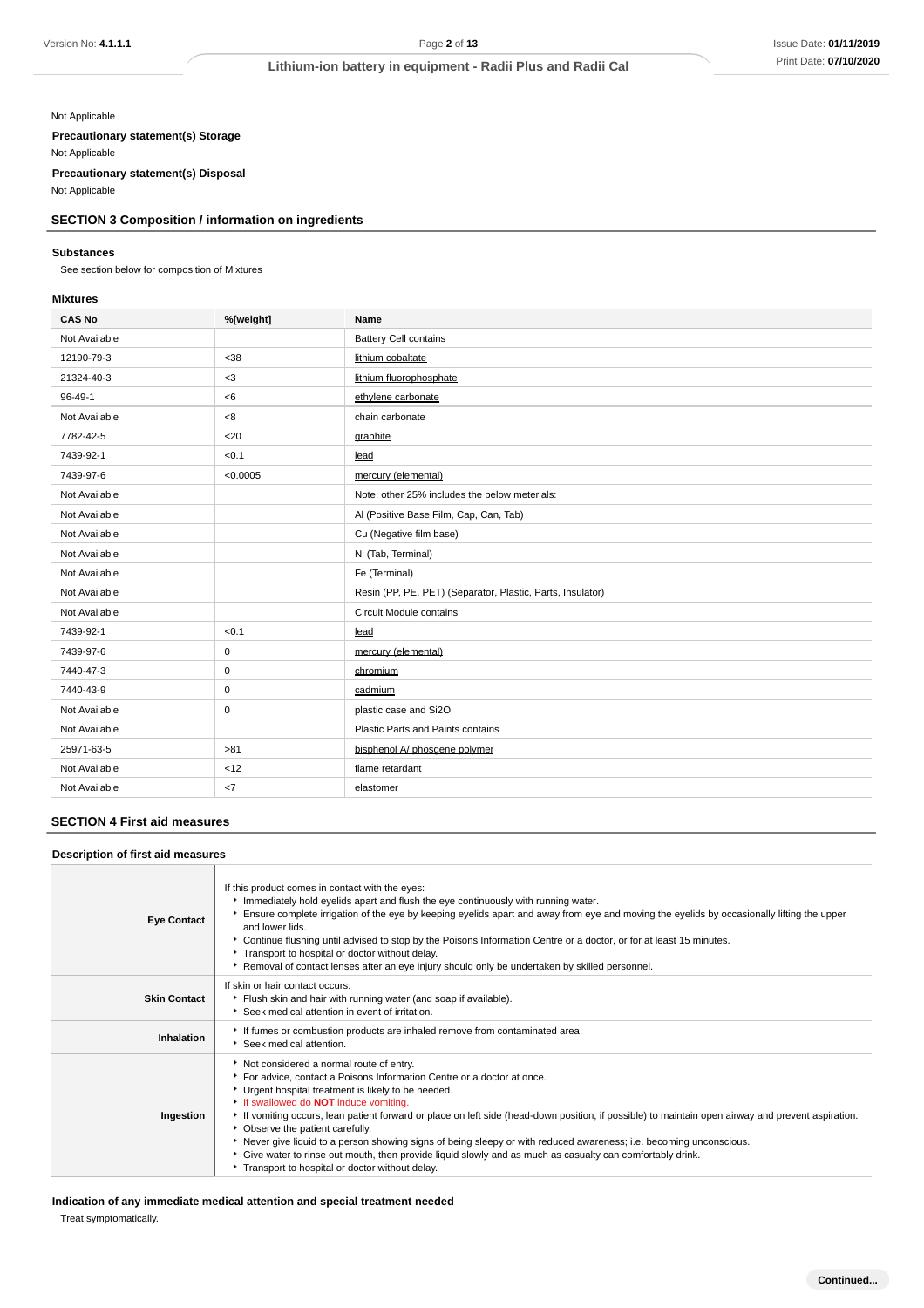# **SECTION 5 Firefighting measures**

### **Extinguishing media**

Use dry chemical powder, alcohol-resistant foam, carbon dioxide, or water as a fine spray.

### **Special hazards arising from the substrate or mixture**

| <b>Fire Incompatibility</b>    | None known.                                                                                                                                                                                                                                                                                                                                                                                        |
|--------------------------------|----------------------------------------------------------------------------------------------------------------------------------------------------------------------------------------------------------------------------------------------------------------------------------------------------------------------------------------------------------------------------------------------------|
| <b>Advice for firefighters</b> |                                                                                                                                                                                                                                                                                                                                                                                                    |
| <b>Fire Fighting</b>           | Slight hazard when exposed to heat, flame and oxidisers.<br>▶ Use fire fighting procedures suitable for surrounding area.<br>DO NOT approach containers suspected to be hot.<br>Cool fire exposed containers with water spray from a protected location.<br>If safe to do so, remove containers from path of fire.<br>Equipment should be thoroughly decontaminated after use.                     |
| <b>Fire/Explosion Hazard</b>   | The material is not readily combustible under normal conditions.<br>However, it will break down under fire conditions and the organic component may burn.<br>Not considered to be a significant fire risk.<br>Heat may cause expansion or decomposition with violent rupture of containers.<br>Decomposes on heating and may produce toxic fumes of carbon monoxide (CO).<br>May emit acrid smoke. |
| <b>HAZCHEM</b>                 | 2Y                                                                                                                                                                                                                                                                                                                                                                                                 |

### **SECTION 6 Accidental release measures**

### **Personal precautions, protective equipment and emergency procedures**

See section 8

### **Environmental precautions**

See section 12

# **Methods and material for containment and cleaning up**

| <b>Minor Spills</b> | Clean up all spills immediately.<br>Avoid contact with skin and eyes.<br>Place in suitable containers for disposal.                                                                                                                                                                                                                                                                                                                                                                   |
|---------------------|---------------------------------------------------------------------------------------------------------------------------------------------------------------------------------------------------------------------------------------------------------------------------------------------------------------------------------------------------------------------------------------------------------------------------------------------------------------------------------------|
| <b>Major Spills</b> | Clean up all spills immediately.<br>▶ Wear protective clothing, safety glasses, dust mask, gloves.<br>Secure load if safe to do so. Bundle/collect recoverable product.<br>Use dry clean up procedures and avoid generating dust.<br>▶ Vacuum up (consider explosion-proof machines designed to be grounded during storage and use).<br>▶ Water may be used to prevent dusting.<br>Collect remaining material in containers with covers for disposal.<br>Flush spill area with water. |

Personal Protective Equipment advice is contained in Section 8 of the SDS.

# **SECTION 7 Handling and storage**

### **Precautions for safe handling**

| Safe handling     | Use good occupational work practice. Observe manufacturer's storage and handling recommendations contained within this SDS.<br>Avoid physical damage to containers.                                                                                                                                    |
|-------------------|--------------------------------------------------------------------------------------------------------------------------------------------------------------------------------------------------------------------------------------------------------------------------------------------------------|
| Other information | Store away from incompatible materials.<br>$\cdot$ Keep dry.<br>Store under cover.<br>Protect containers against physical damage.<br>▶ Observe manufacturer's storage and handling recommendations contained within this SDS.<br>Store out of direct sunlight<br>Keep away from heat and naked flames. |

# **Conditions for safe storage, including any incompatibilities**

| taine  | <b>QINArc</b><br>המוור<br>only.                                   |
|--------|-------------------------------------------------------------------|
| :L:114 | chloridae<br>acid anhudridge<br>$\Delta$<br>acıd<br>ates.<br>הוחה |

# **SECTION 8 Exposure controls / personal protection**

### **Control parameters**

# **Occupational Exposure Limits (OEL)**

**INGREDIENT DATA**

| Source                       | Ingredient | <b>Material name</b> | <b>TWA</b>           | <b>STEL</b> | Peak | <b>Notes</b>                                       |
|------------------------------|------------|----------------------|----------------------|-------------|------|----------------------------------------------------|
| Australia Exposure Standards | graphite   | Graphite (all forms  | $3 \text{ ma/m}$ $3$ | Not         | Not  | Containing no asbestos and < 1% crystalline<br>(n) |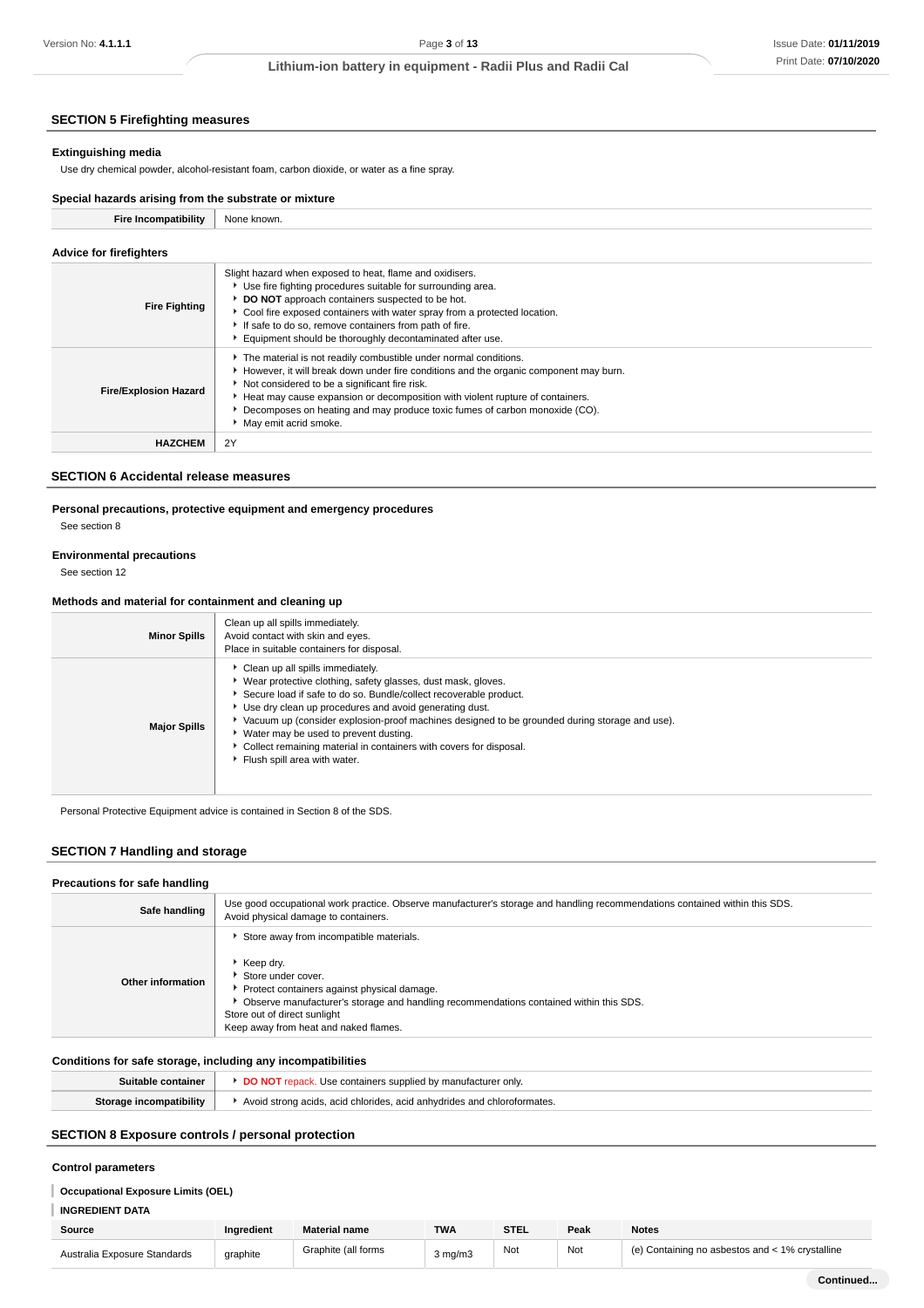| Source                       | Ingredient             | <b>Material name</b>                                         | <b>TWA</b>                      | <b>STEL</b>      | Peak             | <b>Notes</b>                                                                                                                                                                                      |
|------------------------------|------------------------|--------------------------------------------------------------|---------------------------------|------------------|------------------|---------------------------------------------------------------------------------------------------------------------------------------------------------------------------------------------------|
|                              |                        | except fibres) (respirable<br>dust) (natural &<br>synthetic) |                                 | Available        | Available        | silica.                                                                                                                                                                                           |
| Australia Exposure Standards | lead                   | Lead, inorganic dusts &<br>fumes (as Pb)                     | 0.05<br>mg/m3                   | Not<br>Available | Not<br>Available | Not Available                                                                                                                                                                                     |
| Australia Exposure Standards | mercury<br>(elemental) | Mercury, elemental<br>vapour (as Hg)                         | $0.003$ ppm<br>/ 0.025<br>mg/m3 | Not<br>Available | Not<br>Available | Not Available                                                                                                                                                                                     |
| Australia Exposure Standards | lead                   | Lead, inorganic dusts &<br>fumes (as Pb)                     | 0.05<br>mg/m3                   | Not<br>Available | Not<br>Available | Not Available                                                                                                                                                                                     |
| Australia Exposure Standards | mercury<br>(elemental) | Mercury, elemental<br>vapour (as Hg)                         | $0.003$ ppm<br>/ 0.025<br>mg/m3 | Not<br>Available | Not<br>Available | Not Available                                                                                                                                                                                     |
| Australia Exposure Standards | chromium               | Chromium (metal)                                             | $0.5$ mg/m $3$                  | Not<br>Available | Not<br>Available | Not Available                                                                                                                                                                                     |
| Australia Exposure Standards | cadmium                | Cadmium and<br>compounds (as Cd)                             | 0.01<br>mg/m3                   | Not<br>Available | Not<br>Available | (g) Some compounds in these groups are classified<br>as carcinogenic or as sensitisers. Check individual<br>classification details on the safety data sheet for<br>information on classification. |

| <b>Emergency Limits</b>       |                                        |              |                     |               |               |
|-------------------------------|----------------------------------------|--------------|---------------------|---------------|---------------|
| Ingredient                    | <b>Material name</b>                   | TEEL-1       |                     | TEEL-2        | TEEL-3        |
| lithium fluorophosphate       | Lithium hexafluorophosphate            |              | 7.5 mg/m3           | 83 mg/m3      | 500 mg/m3     |
| ethylene carbonate            | Glycol carbonate; (Ethylene carbonate) |              | 30 mg/m3            | 330 mg/m3     | 2,000 mg/m3   |
| graphite                      | Carbon; (Graphite, 7782-42-5)          | $6$ mg/m $3$ |                     | 330 mg/m3     | 2,000 mg/m3   |
| lead                          | Lead                                   |              | $0.15$ mg/m $3$     | 120 mg/m3     | 700 mg/m3     |
| mercury (elemental)           | Mercury vapor                          |              | $0.15$ mg/m $3$     | Not Available | Not Available |
| lead                          | Lead                                   |              | $0.15$ mg/m $3$     | 120 mg/m3     | 700 mg/m3     |
| mercury (elemental)           | Mercury vapor                          |              | $0.15$ mg/m $3$     | Not Available | Not Available |
| chromium                      | Chromium                               |              | $1.5$ mg/m $3$      | 17 mg/m3      | 99 mg/m3      |
| cadmium                       | Cadmium                                |              | Not Available       | Not Available | Not Available |
|                               |                                        |              | <b>Revised IDLH</b> |               |               |
| Ingredient                    | <b>Original IDLH</b>                   |              |                     |               |               |
| lithium cobaltate             | Not Available                          |              | Not Available       |               |               |
| lithium fluorophosphate       | Not Available                          |              | Not Available       |               |               |
| ethylene carbonate            | Not Available                          |              | Not Available       |               |               |
| graphite                      | 1,250 mg/m3                            |              | Not Available       |               |               |
| lead                          | Not Available                          |              | Not Available       |               |               |
| mercury (elemental)           | $10$ mg/m $3$                          |              | Not Available       |               |               |
| lead                          | Not Available                          |              | Not Available       |               |               |
| mercury (elemental)           | $10 \text{ mg/m}$                      |              | Not Available       |               |               |
| chromium                      | 250 mg/m3                              |              | Not Available       |               |               |
| cadmium                       | $9$ mg/m $3$                           |              | Not Available       |               |               |
| bisphenol A/ phosgene polymer | Not Available                          |              | Not Available       |               |               |

# **Occupational Exposure Banding**

| Ingredient              | <b>Occupational Exposure Band Rating</b>                                                                                                                                                                                                                                                 | <b>Occupational Exposure Band Limit</b> |
|-------------------------|------------------------------------------------------------------------------------------------------------------------------------------------------------------------------------------------------------------------------------------------------------------------------------------|-----------------------------------------|
| lithium cobaltate       |                                                                                                                                                                                                                                                                                          | $\leq$ 0.01 mg/m <sup>3</sup>           |
| lithium fluorophosphate |                                                                                                                                                                                                                                                                                          | $\leq$ 0.01 mg/m <sup>3</sup>           |
| ethylene carbonate      |                                                                                                                                                                                                                                                                                          | $\leq$ 0.01 mg/m <sup>3</sup>           |
| <b>Notes:</b>           | Occupational exposure banding is a process of assigning chemicals into specific categories or bands based on a chemical's potency and the<br>adverse health outcomes associated with exposure. The output of this process is an occupational exposure band (OEB), which corresponds to a |                                         |

range of exposure concentrations that are expected to protect worker health.

**MATERIAL DATA**

|  | <b>Exposure controls</b> |  |
|--|--------------------------|--|
|  |                          |  |

| Appropriate engineering<br>controls | None under normal operating conditions.<br>Provide adequate ventilation in warehouse or closed storage areas. |
|-------------------------------------|---------------------------------------------------------------------------------------------------------------|
| <b>Personal protection</b>          | OO<br><b>YHD</b>                                                                                              |
| Eye and face protection             | None under normal operating conditions.<br><b>OTHERWISE:</b><br>Safety glasses.                               |
| <b>Skin protection</b>              | See Hand protection below                                                                                     |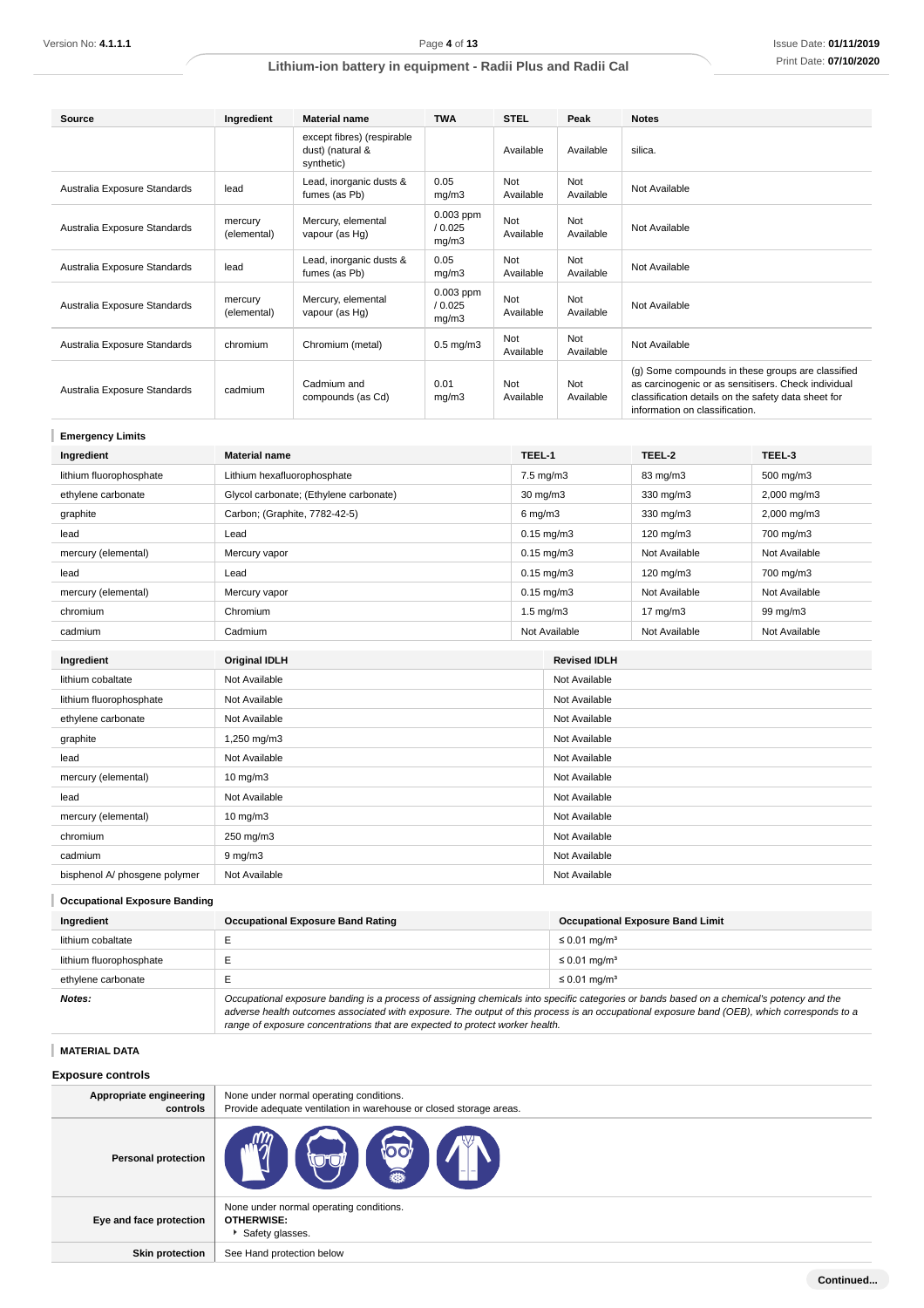| Hands/feet protection  | None under normal operating conditions.<br><b>OTHERWISE:</b><br>▶ Rubber Gloves                                                                                                                                             |
|------------------------|-----------------------------------------------------------------------------------------------------------------------------------------------------------------------------------------------------------------------------|
| <b>Body protection</b> | See Other protection below                                                                                                                                                                                                  |
| Other protection       | None under normal operating conditions.<br><b>OTHERWISE:</b><br>• Overalls.<br>PVC Apron.<br>▶ PVC protective suit may be required if exposure severe.<br>Eyewash unit.<br>Ensure there is ready access to a safety shower. |

### **Respiratory protection**

Type AHG-P Filter of sufficient capacity. (AS/NZS 1716 & 1715, EN 143:2000 & 149:2001, ANSI Z88 or national equivalent)

Where the concentration of gas/particulates in the breathing zone, approaches or exceeds the "Exposure Standard" (or ES), respiratory protection is required. Degree of protection varies with both face-piece and Class of filter; the nature of protection varies with Type of filter.

| <b>Required Minimum Protection Factor</b> | <b>Half-Face Respirator</b> | <b>Full-Face Respirator</b> | <b>Powered Air Respirator</b> |
|-------------------------------------------|-----------------------------|-----------------------------|-------------------------------|
| up to $10 \times ES$                      | AHG-AUS P2                  |                             | AHG-PAPR-AUS / Class 1 P2     |
| up to $50 \times ES$                      |                             | AHG-AUS / Class 1 P2        |                               |
| up to $100 \times ES$                     |                             | AHG-2 P2                    | AHG-PAPR-2 P2 ^               |

^ - Full-face

A(All classes) = Organic vapours, B AUS or B1 = Acid gasses, B2 = Acid gas or hydrogen cyanide(HCN), B3 = Acid gas or hydrogen cyanide(HCN), E = Sulfur dioxide(SO2), G = Agricultural chemicals, K = Ammonia(NH3), Hg = Mercury, NO = Oxides of nitrogen, MB = Methyl bromide, AX = Low boiling point organic compounds(below 65 degC)

Respirators may be necessary when engineering and administrative controls do not adequately prevent exposures.

The decision to use respiratory protection should be based on professional judgment that takes into account toxicity information, exposure measurement data, and frequency and likelihood of the worker's exposure - ensure users are not subject to high thermal loads which may result in heat stress or distress due to personal protective equipment (powered, positive flow, full face apparatus may be an option).

Published occupational exposure limits, where they exist, will assist in determining the adequacy of the selected respiratory protection. These may be government mandated or vendor recommended.

Certified respirators will be useful for protecting workers from inhalation of particulates when properly selected and fit tested as part of a complete respiratory protection program. Use approved positive flow mask if significant quantities of dust becomes airborne.

**F** Try to avoid creating dust conditions.

### **SECTION 9 Physical and chemical properties**

### **Information on basic physical and chemical properties**

| Appearance                                      | Solid articles, insoluble in water. |                                            |                |
|-------------------------------------------------|-------------------------------------|--------------------------------------------|----------------|
|                                                 |                                     |                                            |                |
| <b>Physical state</b>                           | Solid                               | Relative density (Water = $1$ )            | Not Available  |
| Odour                                           | Not Available                       | Partition coefficient n-octanol<br>/ water | Not Available  |
| <b>Odour threshold</b>                          | Not Available                       | Auto-ignition temperature (°C)             | Not Available  |
| pH (as supplied)                                | Not Available                       | <b>Decomposition temperature</b>           | Not Available  |
| Melting point / freezing point<br>(°C)          | Not Available                       | <b>Viscosity (cSt)</b>                     | Not Available  |
| Initial boiling point and boiling<br>range (°C) | Not Available                       | Molecular weight (g/mol)                   | Not Applicable |
| Flash point (°C)                                | Not Available                       | <b>Taste</b>                               | Not Available  |
| <b>Evaporation rate</b>                         | Not Available                       | <b>Explosive properties</b>                | Not Available  |
| Flammability                                    | Not Available                       | <b>Oxidising properties</b>                | Not Available  |
| Upper Explosive Limit (%)                       | Not Available                       | Surface Tension (dyn/cm or<br>$mN/m$ )     | Not Applicable |
| Lower Explosive Limit (%)                       | Not Available                       | <b>Volatile Component (%vol)</b>           | Not Available  |
| Vapour pressure (kPa)                           | Not Available                       | Gas group                                  | Not Available  |
| Solubility in water                             | Immiscible                          | pH as a solution (1%)                      | Not Available  |
| Vapour density (Air = 1)                        | Not Available                       | VOC g/L                                    | Not Available  |

### **SECTION 10 Stability and reactivity**

| Reactivity                            | See section 7                                                             |
|---------------------------------------|---------------------------------------------------------------------------|
| <b>Chemical stability</b>             | Product is considered stable and hazardous polymerisation will not occur. |
| Possibility of hazardous<br>reactions | See section 7                                                             |
| <b>Conditions to avoid</b>            | See section 7                                                             |
| Incompatible materials                | See section 7                                                             |
| Hazardous decomposition<br>products   | See section 5                                                             |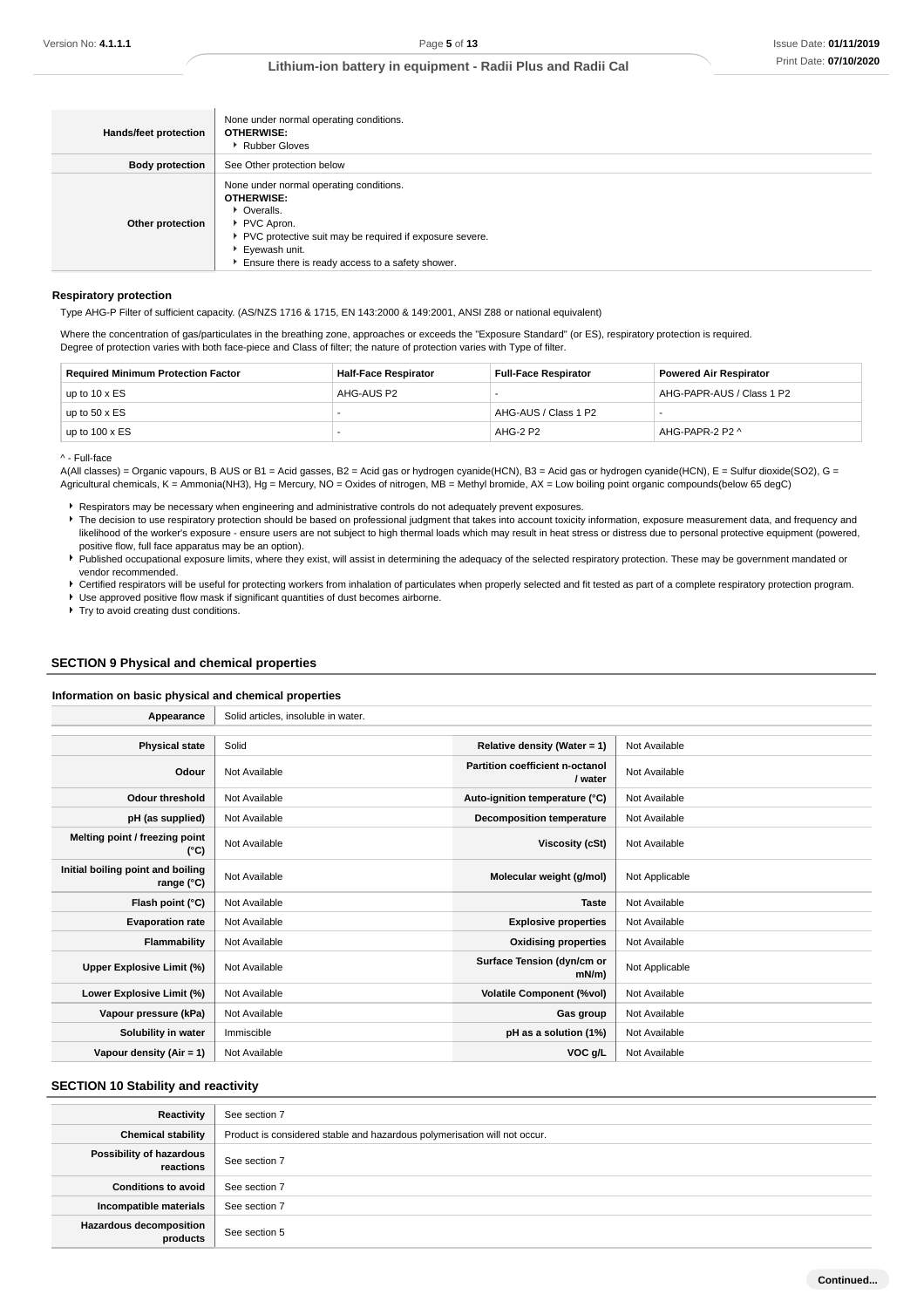# **SECTION 11 Toxicological information**

| Inhaled                                 | Not normally a hazard due to physical form of product.                                                                                                                                                            |                                                                                                                                           |
|-----------------------------------------|-------------------------------------------------------------------------------------------------------------------------------------------------------------------------------------------------------------------|-------------------------------------------------------------------------------------------------------------------------------------------|
| Ingestion                               | Considered an unlikely route of entry in commercial/industrial environments<br>produce serious damage to the health of the individual.<br>Ingestion may result in nausea, abdominal irritation, pain and vomiting | Accidental ingestion of the material may be harmful; animal experiments indicate that ingestion of less than 150 gram may be fatal or may |
| <b>Skin Contact</b>                     | Not normally a hazard due to physical form of product.                                                                                                                                                            |                                                                                                                                           |
| Eye                                     | Not normally a hazard due to physical form of product.                                                                                                                                                            |                                                                                                                                           |
| Chronic                                 | Not normally a hazard due to physical form of product.                                                                                                                                                            |                                                                                                                                           |
| Lithium-ion battery in                  | <b>TOXICITY</b>                                                                                                                                                                                                   | <b>IRRITATION</b>                                                                                                                         |
| equipment - Radii Plus and<br>Radii Cal | Not Available                                                                                                                                                                                                     | Not Available                                                                                                                             |
|                                         | <b>TOXICITY</b>                                                                                                                                                                                                   | <b>IRRITATION</b>                                                                                                                         |
| lithium cobaltate                       | Not Available                                                                                                                                                                                                     | Not Available                                                                                                                             |
|                                         | <b>TOXICITY</b>                                                                                                                                                                                                   | <b>IRRITATION</b>                                                                                                                         |
| lithium fluorophosphate                 | Oral (rat) LD50: 50-300 mg/kg <sup>[1]</sup>                                                                                                                                                                      | Not Available                                                                                                                             |
|                                         | <b>TOXICITY</b>                                                                                                                                                                                                   | <b>IRRITATION</b>                                                                                                                         |
|                                         | Not Available                                                                                                                                                                                                     | Eye (rabbit): 20 mg - mild                                                                                                                |
| ethylene carbonate                      |                                                                                                                                                                                                                   | Eye: adverse effect observed (irritating)[1]                                                                                              |
|                                         |                                                                                                                                                                                                                   | Skin (rabbit): 660 mg - moderate                                                                                                          |
|                                         |                                                                                                                                                                                                                   | Skin: no adverse effect observed (not irritating)[1]                                                                                      |
|                                         | <b>TOXICITY</b>                                                                                                                                                                                                   | <b>IRRITATION</b>                                                                                                                         |
| graphite                                | Oral (rat) LD50: >2000 mg/kg <sup>[2]</sup>                                                                                                                                                                       | Not Available                                                                                                                             |
|                                         | <b>TOXICITY</b>                                                                                                                                                                                                   | <b>IRRITATION</b>                                                                                                                         |
|                                         | $0.01$ mg/kg $^{[2]}$                                                                                                                                                                                             | Not Available                                                                                                                             |
| lead                                    | 450 mg/kg[2]                                                                                                                                                                                                      |                                                                                                                                           |
|                                         | Oral (rat) LD50: >2000 mg/kg[1]                                                                                                                                                                                   |                                                                                                                                           |
|                                         | <b>TOXICITY</b>                                                                                                                                                                                                   | <b>IRRITATION</b>                                                                                                                         |
| mercury (elemental)                     | Oral (rat) LD50: >2000 mg/kg[1]                                                                                                                                                                                   | Not Available                                                                                                                             |
|                                         | <b>TOXICITY</b>                                                                                                                                                                                                   | <b>IRRITATION</b>                                                                                                                         |
|                                         | $0.01$ mg/kg <sup>[2]</sup>                                                                                                                                                                                       | Not Available                                                                                                                             |
| lead                                    | 450 mg/kg[2]                                                                                                                                                                                                      |                                                                                                                                           |
|                                         | Oral (rat) LD50: >2000 mg/kg[1]                                                                                                                                                                                   |                                                                                                                                           |
|                                         | <b>TOXICITY</b>                                                                                                                                                                                                   | <b>IRRITATION</b>                                                                                                                         |
| mercury (elemental)                     | Oral (rat) LD50: >2000 mg/kg[1]                                                                                                                                                                                   | Not Available                                                                                                                             |
|                                         | <b>TOXICITY</b>                                                                                                                                                                                                   | <b>IRRITATION</b>                                                                                                                         |
| chromium                                | Not Available                                                                                                                                                                                                     | Not Available                                                                                                                             |
|                                         | <b>TOXICITY</b>                                                                                                                                                                                                   | <b>IRRITATION</b>                                                                                                                         |
|                                         | 39 mg/kg[2]                                                                                                                                                                                                       | Not Available                                                                                                                             |
|                                         | 70 mg/kg[2]                                                                                                                                                                                                       |                                                                                                                                           |
| cadmium                                 | 88 mg/kg[2]                                                                                                                                                                                                       |                                                                                                                                           |
|                                         | Inhalation (rat) LC50: 0.003125 mg/l/30m <sup>[2]</sup>                                                                                                                                                           |                                                                                                                                           |
|                                         | Oral (rat) LD50: 225 mg/kg <sup>[2]</sup>                                                                                                                                                                         |                                                                                                                                           |
| bisphenol A/ phosgene                   | <b>TOXICITY</b>                                                                                                                                                                                                   | <b>IRRITATION</b>                                                                                                                         |
| polymer                                 | Not Available                                                                                                                                                                                                     | Not Available                                                                                                                             |
|                                         |                                                                                                                                                                                                                   | 1. Value obtained from Europe ECHA Registered Substances - Acute toxicity 2.* Value obtained from manufacturer's SDS. Unless otherwise    |

LITHIUM COBALTATE **The following information refers to contact allergens as a group and may not be specific to this product.**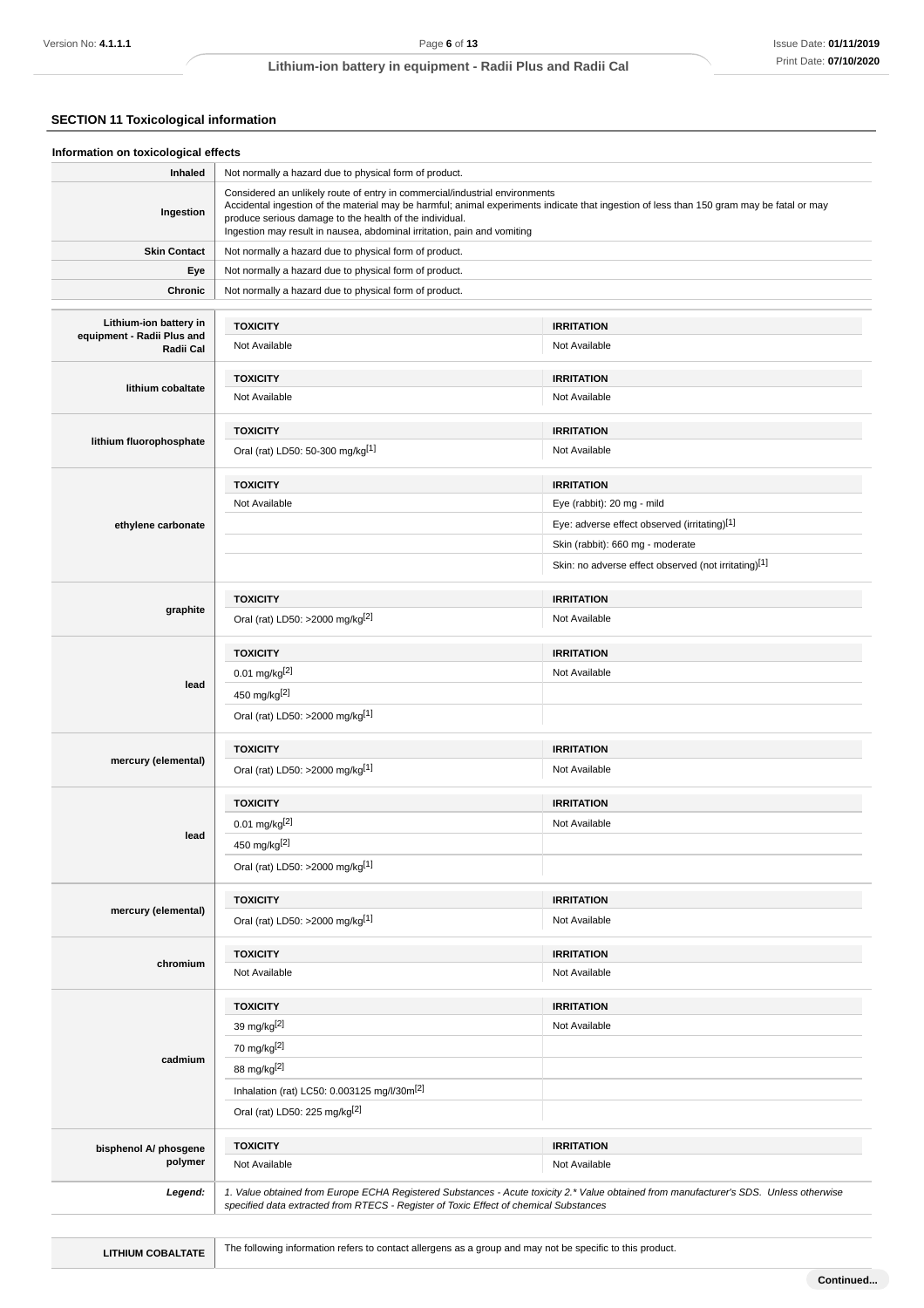|                           | Contact allergies quickly manifest themselves as contact eczema, more rarely as urticaria or Quincke's oedema. The pathogenesis of contact<br>eczema involves a cell-mediated (T lymphocytes) immune reaction of the delayed type. Other allergic skin reactions, e.g. contact urticaria,<br>involve antibody-mediated immune reactions. The significance of the contact allergen is not simply determined by its sensitisation potential: the<br>distribution of the substance and the opportunities for contact with it are equally important. A weakly sensitising substance which is widely<br>distributed can be a more important allergen than one with stronger sensitising potential with which few individuals come into contact. From a<br>clinical point of view, substances are noteworthy if they produce an allergic test reaction in more than 1% of the persons tested.<br>Allergic reactions which develop in the respiratory passages as bronchial asthma or rhinoconjunctivitis, are mostly the result of reactions of the<br>allergen with specific antibodies of the IgE class and belong in their reaction rates to the manifestation of the immediate type. In addition to the<br>allergen-specific potential for causing respiratory sensitisation, the amount of the allergen, the exposure period and the genetically determined<br>disposition of the exposed person are likely to be decisive. Factors which increase the sensitivity of the mucosa may play a role in predisposing a<br>person to allergy. They may be genetically determined or acquired, for example, during infections or exposure to irritant substances.<br>Immunologically the low molecular weight substances become complete allergens in the organism either by binding to peptides or proteins<br>(haptens) or after metabolism (prohaptens).<br>Particular attention is drawn to so-called atopic diathesis which is characterised by an increased susceptibility to allergic rhinitis, allergic bronchial<br>asthma and atopic eczema (neurodermatitis) which is associated with increased IgE synthesis.<br>Exogenous allergic alveolitis is induced essentially by allergen specific immune-complexes of the IgG type; cell-mediated reactions (T<br>lymphocytes) may be involved. Such allergy is of the delayed type with onset up to four hours following exposure.<br>Goitrogenic:.<br>Goitrogens are substances that suppress the function of the thyroid gland by interfering with iodine uptake, which can, as a result, cause an<br>enlargement of the thyroid, i.e., a goitre<br>Goitrogens include:<br>▶ Vitexin, a flavanoid, which inhibits thyroid peroxidase thus contributing to goiter.<br>Ins such as thiocyanate and perchlorate which decrease iodide uptake by competitive inhibition; as a consequence of reduced thyroxine<br>and triiodothyronine secretion by the gland, at low doses, this causes an increased release of thyrotropin (by reduced negative feedback),<br>which then stimulates the gland.<br>Lithium which inhibits thyroid hormone release.<br>▶ Certain foods, such as soy and millet (containing vitexins) and vegetables in the genus Brassica (e.g. broccoli, brussels sprouts, cabbage,<br>horseradish). |
|---------------------------|--------------------------------------------------------------------------------------------------------------------------------------------------------------------------------------------------------------------------------------------------------------------------------------------------------------------------------------------------------------------------------------------------------------------------------------------------------------------------------------------------------------------------------------------------------------------------------------------------------------------------------------------------------------------------------------------------------------------------------------------------------------------------------------------------------------------------------------------------------------------------------------------------------------------------------------------------------------------------------------------------------------------------------------------------------------------------------------------------------------------------------------------------------------------------------------------------------------------------------------------------------------------------------------------------------------------------------------------------------------------------------------------------------------------------------------------------------------------------------------------------------------------------------------------------------------------------------------------------------------------------------------------------------------------------------------------------------------------------------------------------------------------------------------------------------------------------------------------------------------------------------------------------------------------------------------------------------------------------------------------------------------------------------------------------------------------------------------------------------------------------------------------------------------------------------------------------------------------------------------------------------------------------------------------------------------------------------------------------------------------------------------------------------------------------------------------------------------------------------------------------------------------------------------------------------------------------------------------------------------------------------------------------------------------------------------------------------------------------------------------------------------------------------------------------------------------------------------------------------------------------------------------------------------------------------------------------------------------------------------------------------------------------------------------------------------------------------------------------------------------------------------------------------------------------------------------------------------------------------------------------------------------|
|                           | ▶ Caffeine (in coffee, tea, cola, chocolate) which acts on thyroid function as a suppressant.                                                                                                                                                                                                                                                                                                                                                                                                                                                                                                                                                                                                                                                                                                                                                                                                                                                                                                                                                                                                                                                                                                                                                                                                                                                                                                                                                                                                                                                                                                                                                                                                                                                                                                                                                                                                                                                                                                                                                                                                                                                                                                                                                                                                                                                                                                                                                                                                                                                                                                                                                                                                                                                                                                                                                                                                                                                                                                                                                                                                                                                                                                                                                                      |
|                           | The material may produce severe irritation to the eye causing pronounced inflammation. Repeated or prolonged exposure to irritants may<br>produce conjunctivitis.<br>The material may cause skin irritation after prolonged or repeated exposure and may produce a contact dermatitis (nonallergic). This form of<br>dermatitis is often characterised by skin redness (erythema) and swelling epidermis. Histologically there may be intercellular oedema of the<br>spongy layer (spongiosis) and intracellular oedema of the epidermis.<br>for ethylene carbonate                                                                                                                                                                                                                                                                                                                                                                                                                                                                                                                                                                                                                                                                                                                                                                                                                                                                                                                                                                                                                                                                                                                                                                                                                                                                                                                                                                                                                                                                                                                                                                                                                                                                                                                                                                                                                                                                                                                                                                                                                                                                                                                                                                                                                                                                                                                                                                                                                                                                                                                                                                                                                                                                                                |
|                           | Mammalian toxicity: Reliable acute toxicity tests are available on ethylene carbonate. Ethylene carbonate is practically nontoxic following acute<br>oral exposure in a test that meets OECD and EPA test guidelines; the LD50 is >5000 mg/kg. The dermal LD50 is >2000 mg/kg, in a test that<br>meets OECD and EPA test guidelines.<br>Ethylene carbonate is rapidly metabolized to ethylene glycol. Following gavage administration to rats, ethylene carbonate is rapidly converted<br>into ethylene glycol; the half-life for disappearance of ethylene carbonate from blood was 0.25 hours. As a result, the mammalian toxicity of<br>ethylene carbonate is nearly identical to that of ethylene glycol for endpoints where both have been tested<br>Ethylene carbonate was mixed in the diet of 26 male and 26 female Crl: CD(SD) rats for 18 months at concentrations of 25,000 ppm for males<br>and females and 50,000 ppm for females; males were also fed 50,000 ppm for 42 weeks, and 40,000 ppm for 16 weeks. Survivors were                                                                                                                                                                                                                                                                                                                                                                                                                                                                                                                                                                                                                                                                                                                                                                                                                                                                                                                                                                                                                                                                                                                                                                                                                                                                                                                                                                                                                                                                                                                                                                                                                                                                                                                                                                                                                                                                                                                                                                                                                                                                                                                                                                                                                           |
|                           | observed to 24 months. Compound intake (mg/kg/day) was not reported, but is estimated to be approximately 250 and 500 mg/kg/day. No toxic<br>effects were found in females, but increased mortality was seen in males at both dose levels. No high-dose males survived week 60 and only 10<br>low-dose males survived to week 78. Males had severe nephrotoxicity, characteristic of ethylene glycol toxicity.<br>The following in vitro genotoxicity tests were conducted on ethylene carbonate, without indications of genotoxicity: an Ames mutagenicity assay,<br>an unscheduled DNA synthesis assay using rat hepatocytes, and a cell transformation assay using BALB/3T3 cells. No in vivo genotoxicity<br>studies on ethylene carbonate were found; however, ethylene glycol has been tested and was negative in a rat dominant lethal assay.<br>Gavage administration of ethylene carbonate to pregnant rats days 6-15 of gestation resulted in systemic toxicity at doses of 3000 mg/kg/day,<br>including post-dose salivation. The NOAEL for maternal toxicity was 1500 mg/kg/day. Similar to ethylene glycol, there were increased soft tissue<br>(hydrocephalus, umbilical herniation, gastroschisis, cleft palate, misshapen and compressed stomach) and skeletal malformations at 3000<br>mg/kg/day, but not at 1500 mg/kg/day.<br>For ethylene glycol:                                                                                                                                                                                                                                                                                                                                                                                                                                                                                                                                                                                                                                                                                                                                                                                                                                                                                                                                                                                                                                                                                                                                                                                                                                                                                                                                                                                                                                                                                                                                                                                                                                                                                                                                                                                                                                                                                              |
| <b>ETHYLENE CARBONATE</b> | Ethylene glycol is quickly and extensively absorbed through the gastrointestinal tract. Limited information suggests that it is also absorbed<br>through the respiratory tract; dermal absorption is apparently slow. Following absorption, ethylene glycol is distributed throughout the body<br>according to total body water. In most mammalian species, including humans, ethylene glycol is initially metabolised by alcohol.<br>dehydrogenase to form glycolaldehyde, which is rapidly converted to glycolic acid and glyoxal by aldehyde oxidase and aldehyde<br>dehydrogenase. These metabolites are oxidised to glyoxylate; glyoxylate may be further metabolised to formic acid, oxalic acid, and glycine.<br>Breakdown of both glycine and formic acid can generate CO2, which is one of the major elimination products of ethylene glycol. In addition to<br>exhaled CO2, ethylene glycol is eliminated in the urine as both the parent compound and glycolic acid. Elimination of ethylene glycol from the<br>plasma in both humans and laboratory animals is rapid after oral exposure; elimination half-lives are in the range of 1-4 hours in most species                                                                                                                                                                                                                                                                                                                                                                                                                                                                                                                                                                                                                                                                                                                                                                                                                                                                                                                                                                                                                                                                                                                                                                                                                                                                                                                                                                                                                                                                                                                                                                                                                                                                                                                                                                                                                                                                                                                                                                                                                                                                                         |
|                           | tested.<br>Respiratory Effects. Respiratory system involvement occurs 12-24 hours after ingestion of sufficient amounts of ethylene glycol and is<br>considered to be part of a second stage in ethylene glycol poisoning The symptoms include hyperventilation, shallow rapid breathing, and<br>generalized pulmonary edema with calcium oxalate crystals occasionally present in the lung parenchyma. Respiratory system involvement<br>appears to be dose-dependent and occurs concomitantly with cardiovascular changes. Pulmonary infiltrates and other changes compatible with<br>adult respiratory distress syndrome (ARDS) may characterise the second stage of ethylene glycol poisoning Pulmonary oedema can be<br>secondary to cardiac failure, ARDS, or aspiration of gastric contents. Symptoms related to acidosis such as hyperpnea and tachypnea are<br>frequently observed; however, major respiratory morbidities such as pulmonary edema and bronchopneumonia are relatively rare and usually                                                                                                                                                                                                                                                                                                                                                                                                                                                                                                                                                                                                                                                                                                                                                                                                                                                                                                                                                                                                                                                                                                                                                                                                                                                                                                                                                                                                                                                                                                                                                                                                                                                                                                                                                                                                                                                                                                                                                                                                                                                                                                                                                                                                                                                   |
|                           | only observed with extreme poisoning (e.g., in only 5 of 36 severely poisoned cases).<br>Cardiovascular Effects. Cardiovascular system involvement in humans occurs at the same time as respiratory system involvement, during the<br>second phase of oral ethylene glycol poisoning, which is 12-24 hours after acute exposure. The symptoms of cardiac involvement include<br>tachycardia, ventricular gallop and cardiac enlargement. Ingestion of ethylene glycol may also cause hypertension or hypotension, which may<br>progress to cardiogenic shock. Myocarditis has been observed at autopsy in cases of people who died following acute ingestion of ethylene<br>glycol. As in the case of respiratory effects, cardiovascular involvement occurs with ingestion of relatively high doses of ethylene glycol.<br>Nevertheless, circulatory disturbances are a rare occurrence, having been reported in only 8 of 36 severely poisoned cases. Therefore, it appears<br>that acute exposure to high levels of ethylene glycol can cause serious cardiovascular effects in humans. The effects of a long-term, low-dose                                                                                                                                                                                                                                                                                                                                                                                                                                                                                                                                                                                                                                                                                                                                                                                                                                                                                                                                                                                                                                                                                                                                                                                                                                                                                                                                                                                                                                                                                                                                                                                                                                                                                                                                                                                                                                                                                                                                                                                                                                                                                                                                    |
|                           | exposure are unknown.<br>Gastrointestinal Effects. Nausea, vomiting with or without blood, pyrosis, and abdominal cramping and pain are common early effects of acute<br>ethylene glycol ingestion. Acute effects of ethylene glycol ingestion in one patient included intermittent diarrhea and abdominal pain, which were<br>attributed to mild colonic ischaemia; severe abdominal pain secondary to colonic stricture and perforation developed 3 months after ingestion,<br>and histology of the resected colon showed birefringent crystals highly suggestive of oxalate deposition.<br><b>Musculoskeletal Effects.</b> Reported musculoskeletal effects in cases of acute ethylene glycol poisoning have included diffuse muscle tenderness<br>and myalgias associated with elevated serum creatinine phosphokinase levels, and myoclonic jerks and tetanic contractions associated with<br>hypocalcaemia.                                                                                                                                                                                                                                                                                                                                                                                                                                                                                                                                                                                                                                                                                                                                                                                                                                                                                                                                                                                                                                                                                                                                                                                                                                                                                                                                                                                                                                                                                                                                                                                                                                                                                                                                                                                                                                                                                                                                                                                                                                                                                                                                                                                                                                                                                                                                                  |
|                           | Hepatic Effects. Central hydropic or fatty degeneration, parenchymal necrosis, and calcium oxalate crystals in the liver have been observed at                                                                                                                                                                                                                                                                                                                                                                                                                                                                                                                                                                                                                                                                                                                                                                                                                                                                                                                                                                                                                                                                                                                                                                                                                                                                                                                                                                                                                                                                                                                                                                                                                                                                                                                                                                                                                                                                                                                                                                                                                                                                                                                                                                                                                                                                                                                                                                                                                                                                                                                                                                                                                                                                                                                                                                                                                                                                                                                                                                                                                                                                                                                     |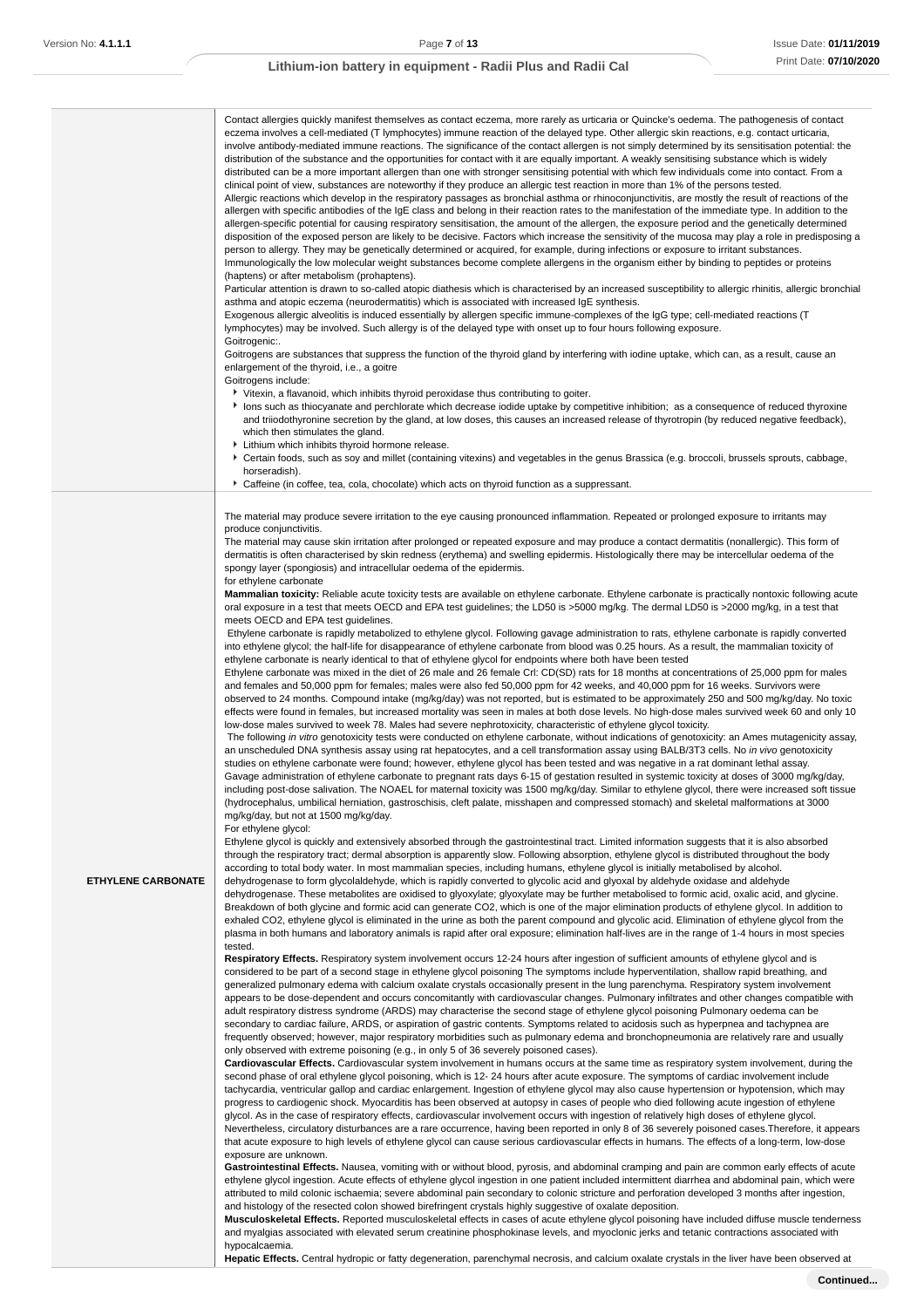### autopsy in cases of people who died following acute ingestion of ethylene glycol.

**Renal Effects.** Adverse renal effects after ethylene glycol ingestion in humans can be observed during the third stage of ethylene glycol toxicity 24-72 hours after acute exposure. The hallmark of renal toxicity is the presence of birefringent calcium oxalate monohydrate crystals deposited in renal tubules and their presence in urine after ingestion of relatively high amounts of ethylene glycol. Other signs of nephrotoxicity can include tubular cell degeneration and necrosis and tubular interstitial inflammation. If untreated, the degree of renal damage caused by high doses of ethylene glycol progresses and leads to haematuria, proteinuria, decreased renal function, oliguria, anuria , and ultimately renal failure. These changes in the kidney are linked to acute tubular necrosis but normal or near normal renal function can return with adequate supportive therapy. **Metabolic Effects.** One of the major adverse effects following acute oral exposure of humans to ethylene glycol involves metabolic changes. These changes occur as early as 12 hours after ethylene glycol exposure. Ethylene glycol intoxication is accompanied by metabolic acidosis which is manifested by decreased pH and bicarbonate content of serum and other bodily fluids caused by accumulation of excess glycolic acid. Other characteristic metabolic effects of ethylene glycol poisoning are increased serum anion gap, increased osmolal gap, and hypocalcaemia. Serum anion gap is calculated from concentrations of sodium, chloride, and bicarbonate, is normally 12-16 mM, and is typically elevated after ethylene glycol ingestion due to increases in unmeasured metabolite anions (mainly glycolate).

**Neurological Effects:** Adverse neurological reactions are among the first symptoms to appear in humans after ethylene glycol ingestion. These early neurotoxic effects are also the only symptoms attributed to unmetabolised ethylene glycol. Together with metabolic changes, they occur during the period of 30 minutes to 12 hours after exposure and are considered to be part of the first stage in ethylene glycol intoxication. In cases of acute intoxication, in which a large amount of ethylene glycol is ingested over a very short time period, there is a progression of neurological manifestations which, if not treated, may lead to generalized seizures and coma. Ataxia, slurred speech, confusion, and somnolence are common during the initial phase of ethylene glycol intoxication as are irritation, restlessness, and disorientation. Cerebral edema and crystalline deposits of calcium oxalate in the walls of small blood vessels in the brain were found at autopsy in people who died after acute ethylene glycol ingestion. Effects on cranial nerves appear late (generally 5-20 days post-ingestion), are relatively rare, and according to some investigators constitute a fourth, late cerebral phase in ethylene glycol intoxication. Clinical manifestations of the cranial neuropathy commonly involve lower motor neurons of the facial and bulbar nerves and are reversible over many months.

**Reproductive Effects:** Reproductive function after intermediate-duration oral exposure to ethylene glycol has been tested in three multigeneration studies (one in rats and two in mice) and several shorter studies (15-20 days in rats and mice). In these studies, effects on fertility, foetal viability, and male reproductive organs were observed in mice, while the only effect in rats was an increase in gestational duration. **Developmental Effects:** The developmental toxicity of ethylene glycol has been assessed in several acute-duration studies using mice, rats, and rabbits. Available studies indicate that malformations, especially skeletal malformations occur in both mice and rats exposed during gestation; mice are apparently more sensitive to the developmental effects of ethylene glycol. Other evidence of embyrotoxicity in laboratory animals exposed to ethylene glycol exposure includes reduction in foetal body weight.

**Cancer:** No studies were located regarding cancer effects in humans or animals after dermal exposure to ethylene glycol.

Genotoxic Effects: Studies in humans have not addressed the genotoxic effects of ethylene glycol. However, available in vivo and in vitro laboratory studies provide consistently negative genotoxicity results for ethylene glycol.

Gastrointestinal tumours, lymphoma, musculoskeletal tumours and tumours at site of application recorded.

For chrome(III) and other valence states (except hexavalent):

For inhalation exposure, all trivalent and other chromium compounds are treated as particulates, not gases.

The mechanisms of chromium toxicity are very complex, and although many studies on chromium are available, there is a great deal of uncertainty about how chromium exerts its toxic influence. Much more is known about the mechanisms of hexavalent chromium toxicity than trivalent chromium toxicity. There is an abundance of information available on the carcinogenic potential of chromium compounds and on the genotoxicity and mutagenicity of chromium compounds in experimental systems. The consensus from various reviews and agencies is that evidence of carcinogenicity of elemental, divalent, or trivalent chromium compounds is lacking. Epidemiological studies of workers in a number of industries (chromate production, chromate pigment production and use, and chrome plating) conclude that while occupational exposure to hexavalent chromium compounds is associated with an increased risk of respiratory system cancers (primarily bronchogenic and nasal), results from occupational exposure studies to mixtures that were mainly elemental and trivalent (ferrochromium alloy worker) were inconclusive. Studies in leather tanners, who were exposed to trivalent chromium were consistently negative. In addition to the lack of direct evidence of carcinogenicity of trivalent or elemental chromium and its compounds, the genotoxic evidence is overwhelmingly negative.

The lesser potency of trivalent chromium relative to hexavalent chromium is likely related to the higher redox potential of hexavalent chromium and its greater ability to enter cells. enter cells

The general inability of trivalent chromium to traverse membranes and thus be absorbed or reach peripheral tissue in significant amounts is generally accepted as a probable explanation for the overall absence of systemic trivalent chromium toxicity. Elemental and divalent forms of chromium are not able to traverse membranes readily either. This is not to say that elemental, divalent, or trivalent chromium compounds cannot traverse membranes and reach peripheral tissue, the mechanism of absorption is simply less efficient in comparison to absorption of hexavalent chromium compounds. Hexavalent chromium compounds exist as tetrahedral chromate anions, resembling the forms of other natural anions like sulfate and phosphate which are permeable across nonselective membranes. Trivalent chromium forms octahedral complexes which cannot

**CHROMIUM**

easily enter though these channels, instead being absorbed via passive diffusion and phagocytosis. Although trivalent chromium is less well absorbed than hexavalent chromium, workers exposed to trivalent compounds have had detectable levels of chromium in the urine at the end of a workday. Absorbed chromium is widely distributed throughout the body via the bloodstream, and can reach the foetus. Although there is ample in vivo evidence that hexavalent chromium is efficiently reduced to trivalent chromium in the gastrointestinal tract and can be reduced to the trivalent form by ascorbate and glutathione in the lungs, there is no evidence that trivalent chromium is converted to hexavalent chromium in biological systems. In general, trivalent chromium compounds are cleared rapidly from the blood and more slowly from the tissues. Although not fully characterized, the biologically active trivalent chromium molecule appears to be chromodulin, also referred to as (GTF). Chromodulin is an oligopeptide complex containing four chromic ions. Chromodulin may facilitate interactions of insulin with its receptor site, influencing protein, glucose, and lipid metabolism. Inorganic trivalent chromium compounds, which do not appear to have insulin-potentiating properties, are capable of being converted into biologically active forms by humans and animals

Chromium can be a potent sensitiser in a small minority of humans, both from dermal and inhalation exposures.

This class of endocrine disruptors that mimic oestrogens is widely used in industry, particularly in plastics

The most sensitive endpoint identified in animal studies of acute exposure to trivalent chromium appears to involve the respiratory system. Specifically, acute exposure to trivalent chromium is associated with impaired lung function and lung damage.

Based on what is known about absorption of chromium in the human body, its potential mechanism of action in cells, and occupational data indicating that valence states other than hexavalent exhibit a relative lack of toxicity the toxicity of elemental and divalent chromium compounds is expected to be similar to or less than common trivalent forms.

The substance is classified by IARC as Group 3:

**NOT** classifiable as to its carcinogenicity to humans.

Evidence of carcinogenicity may be inadequate or limited in animal testing.

Tenth Annual Report on Carcinogens: Substance known to be Carcinogenic

[National Toxicology Program: U.S. Dep. of Health and Human Services 2002]

**BISPHENOL A/ PHOSGENE POLYMER**

differences in activity. Several derivatives of BPA exhibited significant thyroid hormonal activity towards rat pituitary cell line GH3, which releases growth hormone in a thyroid hormone-dependent manner. However, BPA and several other derivatives did not show such activity. Results suggest that the 4-hydroxyl group of the A-phenyl ring and the B-phenyl ring of BPA derivatives are required for these hormonal activities, and substituents at the 3.5-positions of the phenyl rings and the bridging alkyl moiety markedly influence the activities.

The chemical structure of hydroxylated diphenylalkanes or bisphenols consists of two phenolic rings joined together through a bridging carbon.

Bisphenol A (BPA) and some related compounds exhibit oestrogenic activity in human breast cancer cell line MCF-7, but there were remarkable

Bisphenols promoted cell proliferation and increased the synthesis and secretion of cell type-specific proteins. When ranked by proliferative potency, the longer the alkyl substituent at the bridging carbon, the lower the concentration needed for maximal cell yield; the most active compound contained two propyl chains at the bridging carbon. Bisphenols with two hydroxyl groups in the para position and an angular configuration are suitable for appropriate hydrogen bonding to the acceptor site of the oestrogen receptor.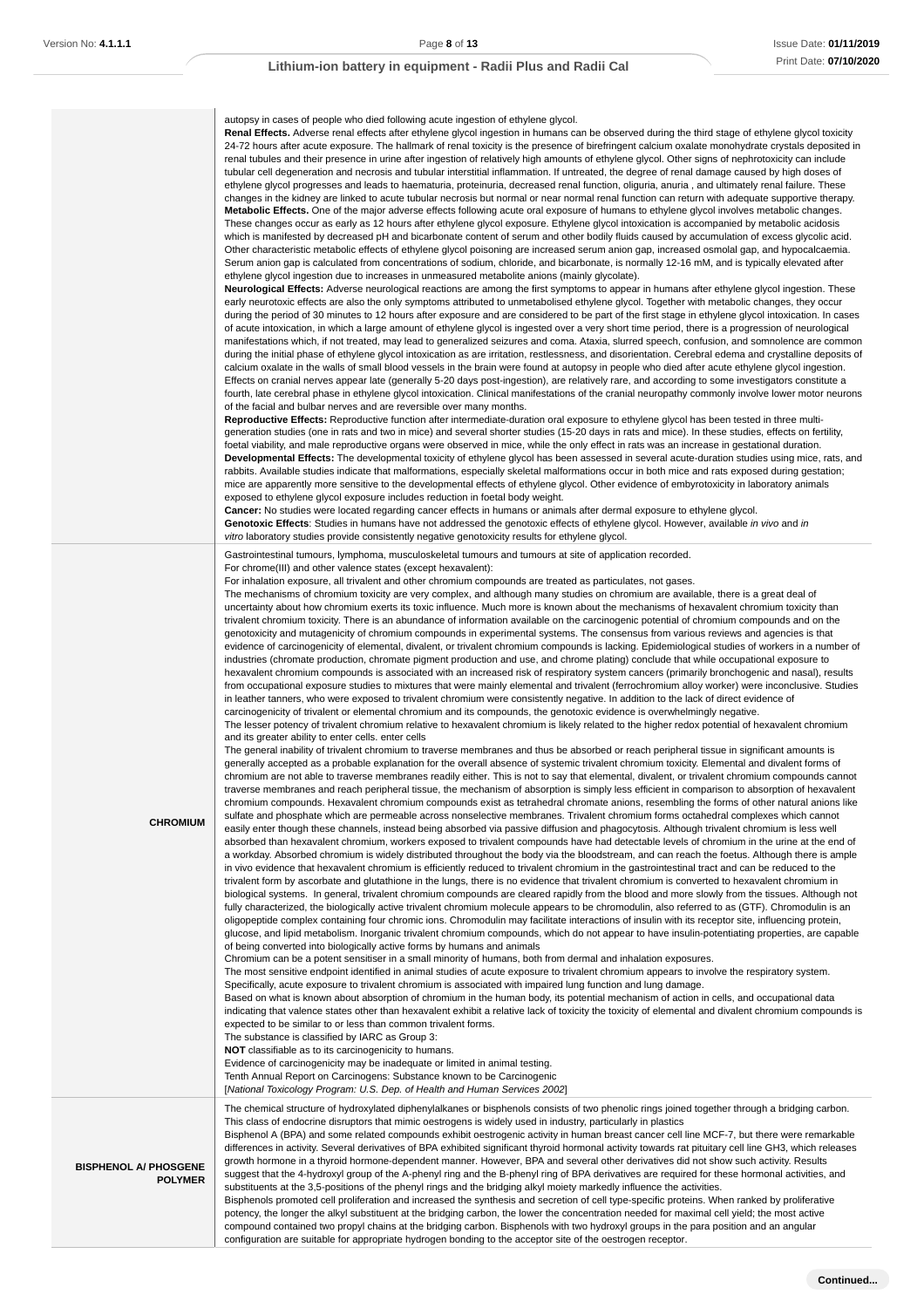| <b>LITHIUM COBALTATE &amp;</b><br><b>LITHIUM</b><br><b>FLUOROPHOSPHATE &amp;</b><br><b>GRAPHITE &amp; CHROMIUM &amp;</b><br><b>BISPHENOL A/ PHOSGENE</b><br><b>POLYMER</b> | No significant acute toxicological data identified in literature search.                                                                                                                                                                                                                                                                                                                                                                                                                                                                                                                                                                                                                                                                                                                                                                                                                                                                                                                                                                                                                                                                                                                                                                                                                                                                      |                                 |                                                                                                                                                                     |
|----------------------------------------------------------------------------------------------------------------------------------------------------------------------------|-----------------------------------------------------------------------------------------------------------------------------------------------------------------------------------------------------------------------------------------------------------------------------------------------------------------------------------------------------------------------------------------------------------------------------------------------------------------------------------------------------------------------------------------------------------------------------------------------------------------------------------------------------------------------------------------------------------------------------------------------------------------------------------------------------------------------------------------------------------------------------------------------------------------------------------------------------------------------------------------------------------------------------------------------------------------------------------------------------------------------------------------------------------------------------------------------------------------------------------------------------------------------------------------------------------------------------------------------|---------------------------------|---------------------------------------------------------------------------------------------------------------------------------------------------------------------|
| <b>LITHIUM</b><br><b>FLUOROPHOSPHATE &amp;</b><br><b>ETHYLENE CARBONATE &amp;</b><br><b>GRAPHITE &amp; MERCURY</b><br>(ELEMENTAL)                                          | Asthma-like symptoms may continue for months or even years after exposure to the material ceases. This may be due to a non-allergenic<br>condition known as reactive airways dysfunction syndrome (RADS) which can occur following exposure to high levels of highly irritating<br>compound. Key criteria for the diagnosis of RADS include the absence of preceding respiratory disease, in a non-atopic individual, with abrupt<br>onset of persistent asthma-like symptoms within minutes to hours of a documented exposure to the irritant. A reversible airflow pattern, on<br>spirometry, with the presence of moderate to severe bronchial hyperreactivity on methacholine challenge testing and the lack of minimal<br>lymphocytic inflammation, without eosinophilia, have also been included in the criteria for diagnosis of RADS. RADS (or asthma) following an<br>irritating inhalation is an infrequent disorder with rates related to the concentration of and duration of exposure to the irritating substance.<br>Industrial bronchitis, on the other hand, is a disorder that occurs as result of exposure due to high concentrations of irritating substance (often<br>particulate in nature) and is completely reversible after exposure ceases. The disorder is characterised by dyspnea, cough and mucus<br>production. |                                 |                                                                                                                                                                     |
| <b>LEAD</b>                                                                                                                                                                | WARNING: Lead is a cumulative poison and has the potential to cause abortion and intellectual impairment to unborn children of pregnant<br>workers.                                                                                                                                                                                                                                                                                                                                                                                                                                                                                                                                                                                                                                                                                                                                                                                                                                                                                                                                                                                                                                                                                                                                                                                           |                                 |                                                                                                                                                                     |
| <b>MERCURY (ELEMENTAL)</b>                                                                                                                                                 | Animal studies have shown that mercury may be a reproductive effector.                                                                                                                                                                                                                                                                                                                                                                                                                                                                                                                                                                                                                                                                                                                                                                                                                                                                                                                                                                                                                                                                                                                                                                                                                                                                        |                                 |                                                                                                                                                                     |
| <b>Acute Toxicity</b>                                                                                                                                                      | ×                                                                                                                                                                                                                                                                                                                                                                                                                                                                                                                                                                                                                                                                                                                                                                                                                                                                                                                                                                                                                                                                                                                                                                                                                                                                                                                                             | Carcinogenicity                 | ×                                                                                                                                                                   |
| <b>Skin Irritation/Corrosion</b>                                                                                                                                           | ×                                                                                                                                                                                                                                                                                                                                                                                                                                                                                                                                                                                                                                                                                                                                                                                                                                                                                                                                                                                                                                                                                                                                                                                                                                                                                                                                             | Reproductivity                  | ×                                                                                                                                                                   |
| <b>Serious Eye Damage/Irritation</b>                                                                                                                                       | ×                                                                                                                                                                                                                                                                                                                                                                                                                                                                                                                                                                                                                                                                                                                                                                                                                                                                                                                                                                                                                                                                                                                                                                                                                                                                                                                                             | <b>STOT - Single Exposure</b>   | ×                                                                                                                                                                   |
| <b>Respiratory or Skin</b><br>sensitisation                                                                                                                                | ×                                                                                                                                                                                                                                                                                                                                                                                                                                                                                                                                                                                                                                                                                                                                                                                                                                                                                                                                                                                                                                                                                                                                                                                                                                                                                                                                             | <b>STOT - Repeated Exposure</b> | ×                                                                                                                                                                   |
| <b>Mutagenicity</b>                                                                                                                                                        | $\boldsymbol{\mathsf{x}}$                                                                                                                                                                                                                                                                                                                                                                                                                                                                                                                                                                                                                                                                                                                                                                                                                                                                                                                                                                                                                                                                                                                                                                                                                                                                                                                     | <b>Aspiration Hazard</b>        | ×                                                                                                                                                                   |
|                                                                                                                                                                            |                                                                                                                                                                                                                                                                                                                                                                                                                                                                                                                                                                                                                                                                                                                                                                                                                                                                                                                                                                                                                                                                                                                                                                                                                                                                                                                                               | Legend:                         | $\blacktriangleright$ – Data either not available or does not fill the criteria for classification<br>$\blacktriangleright$ - Data available to make classification |

# **SECTION 12 Ecological information**

# **Toxicity**

| .                                       |                  |                           |                               |                  |                              |
|-----------------------------------------|------------------|---------------------------|-------------------------------|------------------|------------------------------|
| Lithium-ion battery in                  | Endpoint         | <b>Test Duration (hr)</b> | <b>Species</b>                | Value            | <b>Source</b>                |
| equipment - Radii Plus and<br>Radii Cal | Not<br>Available | Not Available             | Not Available                 | Not<br>Available | Not<br>Available             |
|                                         | <b>Endpoint</b>  | <b>Test Duration (hr)</b> | <b>Species</b>                | Value            | Source                       |
|                                         | <b>LC50</b>      | 96                        | Fish                          | 0.001-0.406mg/L  | $\overline{2}$               |
| lithium cobaltate                       | <b>EC50</b>      | 48                        | Crustacea                     | 0.002-0.618mg/L  | 2                            |
|                                         | <b>EC50</b>      | 96                        | Algae or other aquatic plants | 0.071-0.314mg/L  | $\overline{2}$               |
|                                         | <b>NOEC</b>      | 96                        | Crustacea                     | 0.001-0.2819mg/L | $\overline{c}$               |
|                                         | Endpoint         | <b>Test Duration (hr)</b> | <b>Species</b>                | Value            | <b>Source</b>                |
|                                         | <b>LC50</b>      | 96                        | Fish                          |                  | 42mg/L<br>2                  |
| lithium fluorophosphate                 | <b>EC50</b>      | 48                        | Crustacea                     |                  | $\overline{2}$<br>98mg/L     |
|                                         | EC50             | 96                        | Algae or other aquatic plants |                  | $\overline{2}$<br>43mg/L     |
|                                         | <b>NOEC</b>      | 528                       | Fish                          |                  | $\overline{2}$<br>$0.2$ mg/L |
|                                         | Endpoint         | <b>Test Duration (hr)</b> | <b>Species</b>                | Value            | Source                       |
|                                         | <b>LC50</b>      | 96                        | Fish                          | $>100$ mg/L      | $\overline{c}$               |
| ethylene carbonate                      | <b>EC50</b>      | 48                        | Crustacea                     | $>100$ mg/L      | $\overline{2}$               |
|                                         | <b>EC50</b>      | 72                        | Algae or other aquatic plants | $>100$ mg/L      | $\overline{2}$               |
|                                         | <b>NOEC</b>      | 72                        | Algae or other aquatic plants | 100mg/L          | $\overline{c}$               |
|                                         | <b>Endpoint</b>  | <b>Test Duration (hr)</b> | <b>Species</b>                | Value            | <b>Source</b>                |
|                                         | <b>LC50</b>      | 96                        | Fish                          | $>100$ mg/L      | $\overline{2}$               |
| graphite                                | <b>EC50</b>      | 48                        | Crustacea                     | $>100$ mg/L      | $\overline{2}$               |
|                                         | <b>EC50</b>      | 72                        | Algae or other aquatic plants | $>100$ mg/L      | $\overline{2}$               |
|                                         | <b>NOEC</b>      | 72                        | Algae or other aquatic plants | $>=100$ mg/L     | $\overline{\mathbf{c}}$      |
|                                         | Endpoint         | <b>Test Duration (hr)</b> | <b>Species</b>                | Value            | Source                       |
|                                         | <b>LC50</b>      | 96                        | Fish                          | 0.001-0.3558mg/L | $\overline{2}$               |
| lead                                    |                  |                           |                               | $0.029$ mg/L     | $\overline{2}$               |
|                                         | <b>EC50</b>      | 48                        | Crustacea                     |                  |                              |
|                                         | <b>EC50</b>      | 72                        | Algae or other aquatic plants | 0.0205mg/L       | $\overline{2}$               |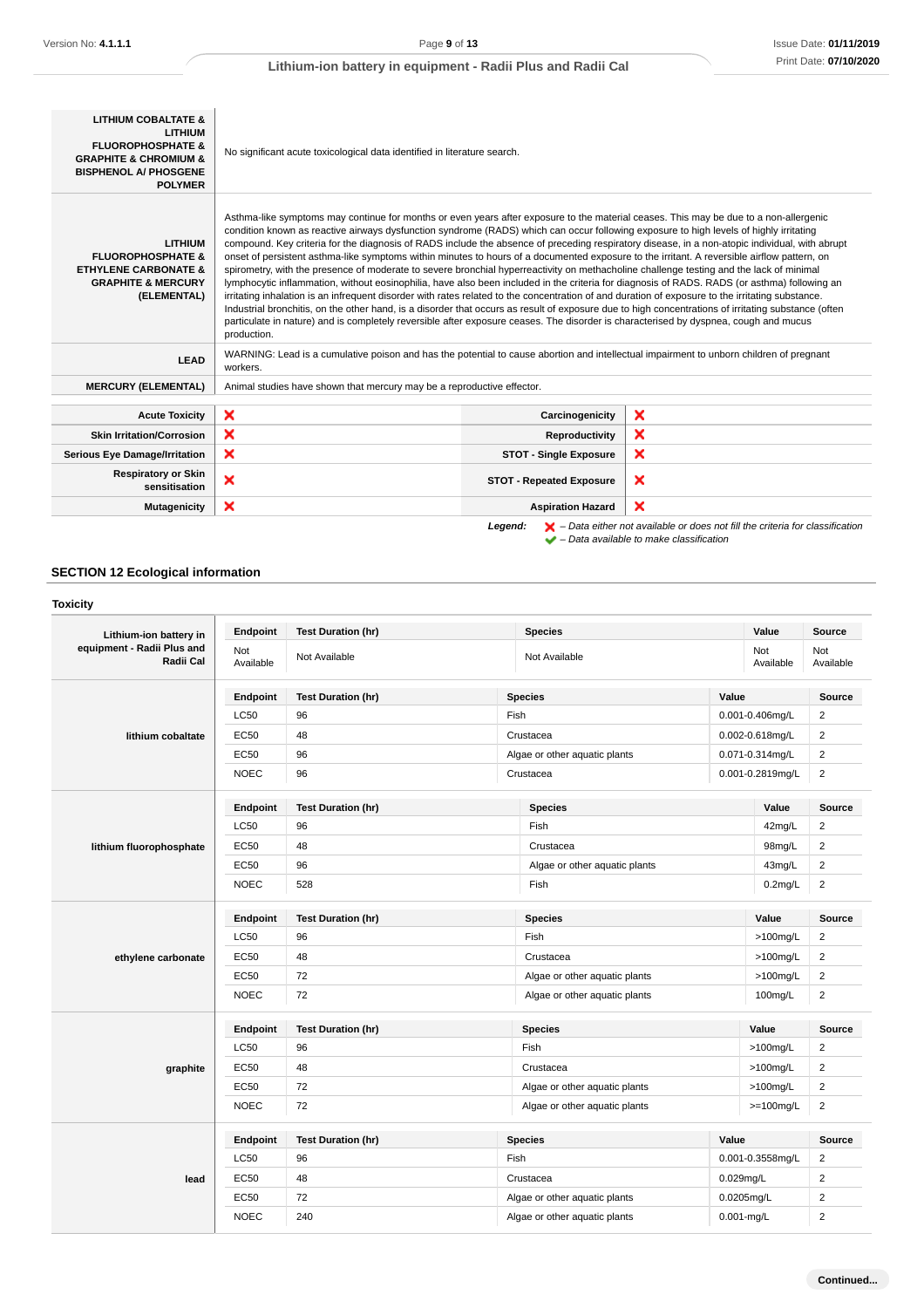|                                  | Endpoint         | <b>Test Duration (hr)</b> | <b>Species</b>                | Value            | Source                  |
|----------------------------------|------------------|---------------------------|-------------------------------|------------------|-------------------------|
|                                  | <b>LC50</b>      | 96                        | Fish                          | 0.001-0.15mg/L   | $\overline{2}$          |
| mercury (elemental)              | EC50             | 48                        | Crustacea                     | 0.0003mg/L       | $\overline{2}$          |
|                                  | EC50             | 96                        | Algae or other aquatic plants | 0.009mg/L        | $\boldsymbol{2}$        |
|                                  | <b>NOEC</b>      | 2688                      | Crustacea                     | 0.00025mg/L      | $\overline{2}$          |
|                                  | Endpoint         | <b>Test Duration (hr)</b> | <b>Species</b>                | Value            | <b>Source</b>           |
|                                  | <b>LC50</b>      | 96                        | Fish                          | 0.001-0.3558mg/L | $\overline{\mathbf{c}}$ |
| lead                             | <b>EC50</b>      | 48                        | Crustacea                     | 0.029mg/L        | $\overline{2}$          |
|                                  | <b>EC50</b>      | 72                        | Algae or other aquatic plants | 0.0205mg/L       | $\overline{2}$          |
|                                  | <b>NOEC</b>      | 240                       | Algae or other aquatic plants | $0.001$ -mg/L    | $\overline{2}$          |
|                                  | Endpoint         | <b>Test Duration (hr)</b> | <b>Species</b>                | Value            | Source                  |
|                                  | <b>LC50</b>      | 96                        | Fish                          | 0.001-0.15mg/L   | $\overline{2}$          |
| mercury (elemental)              | EC50             | 48                        | Crustacea                     | 0.0003mg/L       | $\overline{2}$          |
|                                  | <b>EC50</b>      | 96                        | Algae or other aquatic plants | $0.009$ mg/L     | $\overline{2}$          |
|                                  | <b>NOEC</b>      | 2688                      | Crustacea                     | 0.00025mg/L      | $\overline{2}$          |
|                                  | Endpoint         | <b>Test Duration (hr)</b> | <b>Species</b>                | Value            | Source                  |
| chromium                         | Not<br>Available | Not Available             | Not Available                 | Not<br>Available | Not<br>Available        |
|                                  | <b>Endpoint</b>  | <b>Test Duration (hr)</b> | <b>Species</b>                | Value            | <b>Source</b>           |
|                                  | <b>LC50</b>      | 96                        | Fish                          | 0.001-0.5mg/L    | $\overline{2}$          |
|                                  | EC50             | 48                        | Crustacea                     | $2.1$ mg/L       | 5                       |
| cadmium                          | EC50             | 72                        | Algae or other aquatic plants | $0.018$ mg/L     | $\overline{2}$          |
|                                  | EC10             | 672                       | Crustacea                     | 0.0011 mg/L      | $\overline{2}$          |
|                                  | <b>NOEC</b>      | 504                       | Crustacea                     | 0.00016mg/L      | $\overline{\mathbf{c}}$ |
|                                  | Endpoint         | <b>Test Duration (hr)</b> | <b>Species</b>                | Value            | Source                  |
| bisphenol A/ phosgene<br>polymer | Not<br>Available | Not Available             | Not Available                 | Not<br>Available | Not<br>Available        |

# **DO NOT** discharge into sewer or waterways.

### **Persistence and degradability**

| Ingredient                       | Persistence: Water/Soil   | <b>Persistence: Air</b> |
|----------------------------------|---------------------------|-------------------------|
| ethylene carbonate               | <b>HIGH</b>               | <b>HIGH</b>             |
| <b>Bioaccumulative potential</b> |                           |                         |
| Ingredient                       | <b>Bioaccumulation</b>    |                         |
| ethylene carbonate               | LOW (LogKOW = $-0.3388$ ) |                         |
| <b>Mobility in soil</b>          |                           |                         |

| ווטכּ ווו עוועטווו |                             |
|--------------------|-----------------------------|
| Ingredient         | Mobility                    |
| /lene carbonate    | $\frac{1}{1}$ (KOC = 9.168) |
|                    |                             |

# **SECTION 13 Disposal considerations**

### **Waste treatment methods**

| Product / Packaging disposal | Consult State Land Waste Management Authority for disposal.<br>Bury residue in an authorised landfill. |
|------------------------------|--------------------------------------------------------------------------------------------------------|
|                              |                                                                                                        |

# **SECTION 14 Transport information**

# **Labels Required**

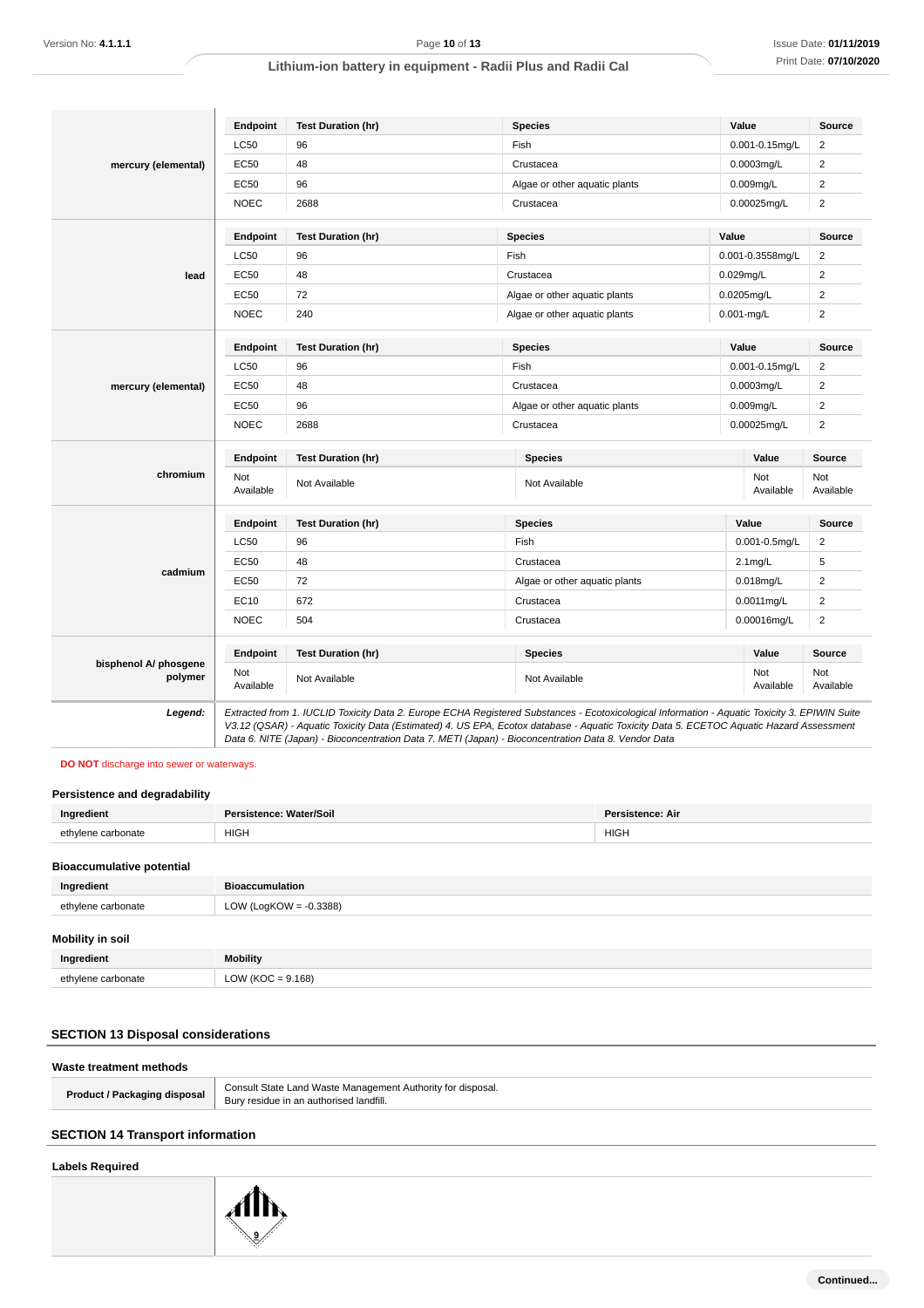| NC.                |
|--------------------|
| $\sim$<br><u>.</u> |

**Land transport (ADG)**

| <b>UN number</b>             | 3481                                                                                        |  |  |
|------------------------------|---------------------------------------------------------------------------------------------|--|--|
| UN proper shipping name      | LITHIUM ION BATTERIES CONTAINED IN EQUIPMENT or LITHIUM ION BATTERIES PACKED WITH EQUIPMENT |  |  |
| Transport hazard class(es)   | Class<br>9<br>Subrisk<br>Not Applicable                                                     |  |  |
| Packing group                | Not Applicable                                                                              |  |  |
| <b>Environmental hazard</b>  | Not Applicable                                                                              |  |  |
| Special precautions for user | Special provisions<br>188 230 310 348 360 376 377 384 387<br>0<br>Limited quantity          |  |  |

### **Air transport (ICAO-IATA / DGR)**

| <b>UN number</b>             | 3481                                                                                                                                                                             |  |                                                                                     |  |  |
|------------------------------|----------------------------------------------------------------------------------------------------------------------------------------------------------------------------------|--|-------------------------------------------------------------------------------------|--|--|
| UN proper shipping name      | Lithium ion batteries packed with equipment (including lithium ion polymer batteries); Lithium ion batteries contained in equipment (including<br>lithium ion polymer batteries) |  |                                                                                     |  |  |
| Transport hazard class(es)   | <b>ICAO/IATA Class</b><br>9<br>Not Applicable<br><b>ICAO / IATA Subrisk</b><br><b>ERG Code</b><br>12FZ                                                                           |  |                                                                                     |  |  |
|                              |                                                                                                                                                                                  |  |                                                                                     |  |  |
| Packing group                | Not Applicable                                                                                                                                                                   |  |                                                                                     |  |  |
| <b>Environmental hazard</b>  | Not Applicable                                                                                                                                                                   |  |                                                                                     |  |  |
|                              | Special provisions                                                                                                                                                               |  | A48 A88 A99 A154 A164 A181 A185 A206 A213; A88 A99 A154 A164 A181 A185<br>A206 A213 |  |  |
| Special precautions for user | Cargo Only Packing Instructions                                                                                                                                                  |  | 967; 966                                                                            |  |  |
|                              | Cargo Only Maximum Qty / Pack                                                                                                                                                    |  | 35 kg                                                                               |  |  |
|                              | Passenger and Cargo Packing Instructions                                                                                                                                         |  | 967; 966                                                                            |  |  |
|                              | Passenger and Cargo Maximum Qty / Pack                                                                                                                                           |  | $5$ kg                                                                              |  |  |
|                              | Passenger and Cargo Limited Quantity Packing<br>Instructions                                                                                                                     |  | Forbidden                                                                           |  |  |
|                              | Passenger and Cargo Limited Maximum Qty / Pack                                                                                                                                   |  | Forbidden                                                                           |  |  |

### **Sea transport (IMDG-Code / GGVSee)**

| <b>UN number</b>             | 3481                                                                 |                                                                                                                    |  |  |  |
|------------------------------|----------------------------------------------------------------------|--------------------------------------------------------------------------------------------------------------------|--|--|--|
| UN proper shipping name      | polymer batteries)                                                   | LITHIUM ION BATTERIES CONTAINED IN EQUIPMENT or LITHIUM ION BATTERIES PACKED WITH EQUIPMENT (including lithium ion |  |  |  |
| Transport hazard class(es)   | <b>IMDG Class</b><br>9<br><b>IMDG Subrisk</b><br>Not Applicable      |                                                                                                                    |  |  |  |
| Packing group                | Not Applicable                                                       |                                                                                                                    |  |  |  |
| <b>Environmental hazard</b>  | Not Applicable                                                       |                                                                                                                    |  |  |  |
| Special precautions for user | <b>EMS Number</b><br>Special provisions<br><b>Limited Quantities</b> | $F-A$ , S-I<br>188 230 310 348 360 376 377 384 387<br>0                                                            |  |  |  |

**Transport in bulk according to Annex II of MARPOL and the IBC code**

Not Applicable

# **SECTION 15 Regulatory information**

# **Safety, health and environmental regulations / legislation specific for the substance or mixture**

### **lithium cobaltate is found on the following regulatory lists**

| Australia Hazardous Chemical Information System (HCIS) - Hazardous Chemicals |
|------------------------------------------------------------------------------|
| Australian Inventory of Industrial Chemicals (AIIC)                          |
| Chemical Footprint Project - Chemicals of High Concern List                  |

# **lithium fluorophosphate is found on the following regulatory lists**

Australian Inventory of Industrial Chemicals (AIIC)

International Agency for Research on Cancer (IARC) - Agents Classified by the IARC Monographs

International Agency for Research on Cancer (IARC) - Agents Classified by the IARC Monographs - Group 2B : Possibly carcinogenic to humans

**ethylene carbonate is found on the following regulatory lists**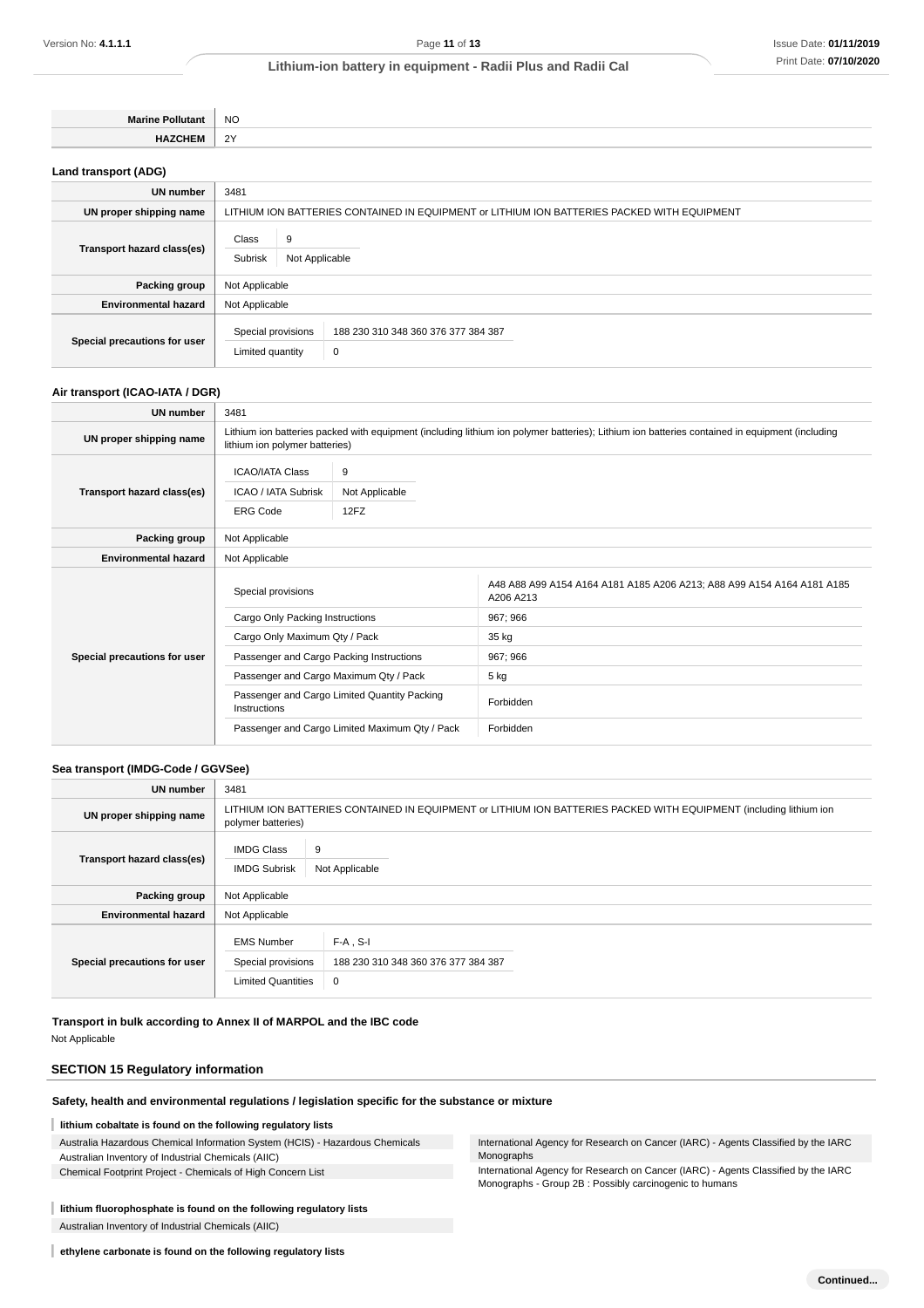| Australian Inventory of Industrial Chemicals (AIIC)                                                                       |                                                                                                                                                   |
|---------------------------------------------------------------------------------------------------------------------------|---------------------------------------------------------------------------------------------------------------------------------------------------|
| graphite is found on the following regulatory lists                                                                       |                                                                                                                                                   |
| Australian Inventory of Industrial Chemicals (AIIC)                                                                       |                                                                                                                                                   |
| lead is found on the following regulatory lists                                                                           |                                                                                                                                                   |
| Australia Hazardous Chemical Information System (HCIS) - Hazardous Chemicals                                              | International Agency for Research on Cancer (IARC) - Agents Classified by the IARC                                                                |
| Australia Standard for the Uniform Scheduling of Medicines and Poisons (SUSMP) -                                          | Monographs                                                                                                                                        |
| Schedule 4                                                                                                                | International Agency for Research on Cancer (IARC) - Agents Classified by the IARC                                                                |
| Australian Inventory of Industrial Chemicals (AIIC)                                                                       | Monographs - Group 1 : Carcinogenic to humans                                                                                                     |
| Chemical Footprint Project - Chemicals of High Concern List                                                               | International Agency for Research on Cancer (IARC) - Agents Classified by the IARC<br>Monographs - Group 2B : Possibly carcinogenic to humans     |
| mercury (elemental) is found on the following regulatory lists                                                            |                                                                                                                                                   |
| Australia Hazardous Chemical Information System (HCIS) - Hazardous Chemicals                                              | Australian Inventory of Industrial Chemicals (AIIC)                                                                                               |
| Australia Standard for the Uniform Scheduling of Medicines and Poisons (SUSMP) -<br>Schedule 2                            | Chemical Footprint Project - Chemicals of High Concern List<br>International Agency for Research on Cancer (IARC) - Agents Classified by the IARC |
| Australia Standard for the Uniform Scheduling of Medicines and Poisons (SUSMP) -<br>Schedule 4                            | Monographs                                                                                                                                        |
| Australia Standard for the Uniform Scheduling of Medicines and Poisons (SUSMP) -<br>Schedule 7                            |                                                                                                                                                   |
| lead is found on the following regulatory lists                                                                           |                                                                                                                                                   |
| Australia Hazardous Chemical Information System (HCIS) - Hazardous Chemicals                                              | International Agency for Research on Cancer (IARC) - Agents Classified by the IARC                                                                |
| Australia Standard for the Uniform Scheduling of Medicines and Poisons (SUSMP) -                                          | Monographs                                                                                                                                        |
| Schedule 4                                                                                                                | International Agency for Research on Cancer (IARC) - Agents Classified by the IARC<br>Monographs - Group 1 : Carcinogenic to humans               |
| Australian Inventory of Industrial Chemicals (AIIC)<br>Chemical Footprint Project - Chemicals of High Concern List        | International Agency for Research on Cancer (IARC) - Agents Classified by the IARC<br>Monographs - Group 2B : Possibly carcinogenic to humans     |
| mercury (elemental) is found on the following regulatory lists                                                            |                                                                                                                                                   |
| Australia Hazardous Chemical Information System (HCIS) - Hazardous Chemicals                                              | Australian Inventory of Industrial Chemicals (AIIC)                                                                                               |
| Australia Standard for the Uniform Scheduling of Medicines and Poisons (SUSMP) -                                          | Chemical Footprint Project - Chemicals of High Concern List                                                                                       |
| Schedule 2                                                                                                                | International Agency for Research on Cancer (IARC) - Agents Classified by the IARC                                                                |
| Australia Standard for the Uniform Scheduling of Medicines and Poisons (SUSMP) -<br>Schedule 4                            | Monographs                                                                                                                                        |
| Australia Standard for the Uniform Scheduling of Medicines and Poisons (SUSMP) -<br>Schedule 7                            |                                                                                                                                                   |
| chromium is found on the following regulatory lists                                                                       |                                                                                                                                                   |
| Australian Inventory of Industrial Chemicals (AIIC)                                                                       | International Agency for Research on Cancer (IARC) - Agents Classified by the IARC                                                                |
|                                                                                                                           | Monographs                                                                                                                                        |
| cadmium is found on the following regulatory lists                                                                        |                                                                                                                                                   |
| Australia Hazardous Chemical Information System (HCIS) - Hazardous Chemicals                                              | Chemical Footprint Project - Chemicals of High Concern List                                                                                       |
| Australia Model Work Health and Safety Regulations - Hazardous chemicals (other<br>than lead) requiring health monitoring | International Agency for Research on Cancer (IARC) - Agents Classified by the IARC<br>Monographs                                                  |
| Australian Inventory of Industrial Chemicals (AIIC)                                                                       | International Agency for Research on Cancer (IARC) - Agents Classified by the IARC<br>Monographs - Group 1 : Carcinogenic to humans               |
| bisphenol A/ phosgene polymer is found on the following regulatory lists                                                  |                                                                                                                                                   |

# **National Inventory Status**

| <b>National Inventory</b>      | <b>Status</b>                                                                                                                                                                                              |  |
|--------------------------------|------------------------------------------------------------------------------------------------------------------------------------------------------------------------------------------------------------|--|
| Australia - AIIC               | Yes                                                                                                                                                                                                        |  |
| Australia - Non-Industrial Use | No (lithium cobaltate; lithium fluorophosphate; ethylene carbonate; graphite; lead; mercury (elemental); lead; mercury (elemental); chromium;<br>cadmium; bisphenol A/ phosgene polymer)                   |  |
| Canada - DSL                   | No (lithium fluorophosphate)                                                                                                                                                                               |  |
| Canada - NDSL                  | No (lithium cobaltate; ethylene carbonate; graphite; lead; mercury (elemental); lead; mercury (elemental); chromium; cadmium; bisphenol A<br>phosgene polymer)                                             |  |
| China - IECSC                  | Yes                                                                                                                                                                                                        |  |
| Europe - EINEC / ELINCS / NLP  | No (bisphenol A/ phosgene polymer)                                                                                                                                                                         |  |
| Japan - ENCS                   | No (lithium fluorophosphate; graphite; lead; mercury (elemental); lead; mercury (elemental); chromium; cadmium; bisphenol A/ phosgene<br>polymer)                                                          |  |
| Korea - KECI                   | Yes                                                                                                                                                                                                        |  |
| New Zealand - NZIoC            | No (lithium fluorophosphate)                                                                                                                                                                               |  |
| Philippines - PICCS            | No (lithium cobaltate)                                                                                                                                                                                     |  |
| <b>USA - TSCA</b>              | Yes                                                                                                                                                                                                        |  |
| Taiwan - TCSI                  | Yes                                                                                                                                                                                                        |  |
| Mexico - INSQ                  | No (lithium cobaltate; lithium fluorophosphate; ethylene carbonate; bisphenol A/ phosqene polymer)                                                                                                         |  |
| Vietnam - NCI                  | No (lithium cobaltate)                                                                                                                                                                                     |  |
| Russia - ARIPS                 | No (lithium cobaltate; lithium fluorophosphate; bisphenol A/ phosqene polymer)                                                                                                                             |  |
| Legend:                        | $Yes = All CAS declared ingredients are on the inventory$<br>No = One or more of the CAS listed ingredients are not on the inventory and are not exempt from listing(see specific ingredients in brackets) |  |